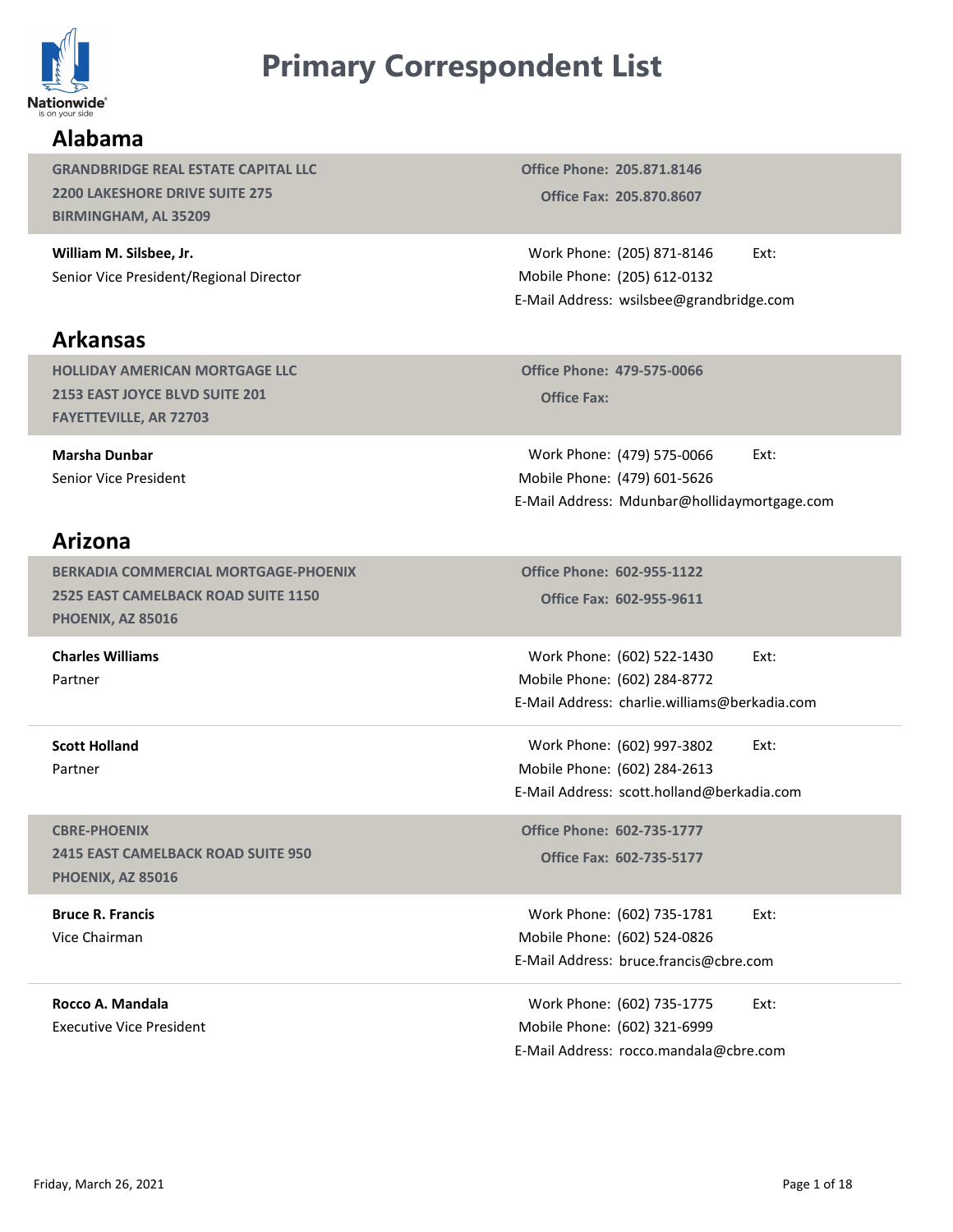# California

BELLWETHER REAL ESTATE CAPITAL-IRVINE 20 PACIFICA SUITE 1050 IRVINE, CA 92618

Tom Kenny Executive Vice President

#### BELLWETHER REAL ESTATE CAPITAL-SAN DIEGO 1298 PROSPECT STREET SUITE 2K LA JOLLA, CA 92037

Nicholas (Nick) Alston Senior Vice President

BELLWETHER REAL ESTATE CAPITAL-LOS ANGELES 1880 CENTURY PARK EAST SUITE 608 LOS ANGELES, CA 90067

Shelley Magoffin Executive Vice President

JONES LANG LASALLE 10250 CONSTELLATION BLVD SUITE 1000 LOS ANGELES, CA 90067

Paul Brindley Senior Managing Director

JONES LANG LASALLE 4000 MACARTHUR BLVD SUITE 1050 NEWPORT BEACH, CA 92660

Kevin MacKenzie Senior Managing Director

NORTHMARQ CAPITAL INC-NEWPORT BEACH 500 NEWPORT CENTER DRIVE SUITE 650 NEWPORT BEACH, CA 92660

Michael T. Elmore Senior Vice President

Robert R. Hervey Senior Vice President/Senior Managing Office Phone: 949-247-8900<br>Office Fax:

Work Phone: (949) 408-3528 Ext: Mobile Phone: (714) 336-3330 Office Phone: 949-247-8900<br>
Office Fax:<br>
Work Phone: (949) 408-3528 Ext:<br>
Iobile Phone: (714) 336-3330<br>
Mail Address: tkenny@bwecap.com<br>
Office Phone: 619-798-9890<br>
Office Fax: E-Mail Address: tkenny@bwecap.com

Office Phone: 619-798-9890

ice Phone: 949-247-8900<br>
Office Fax:<br>
ork Phone: (949) 408-3528 Ext:<br>
bile Phone: (714) 336-3330<br>
ail Address: tkenny@bwecap.com<br>
ice Phone: 619-798-9890<br>
Office Fax:<br>
ork Phone: (619) 344-0980 Ext:<br>
bile Phone:<br>
ail Addre office Phone: 949-247-8900<br>
Office Fax:<br>
Work Phone: (949) 408-3528 Ext:<br>
Iobile Phone: (714) 336-3330<br>
Mail Address: tkenny@bwecap.com<br>
office Fax:<br>
Work Phone: (619) 344-0980 Ext:<br>
Iobile Phone:<br>
Mail Address: nalston@bw Mobile Phone: E-Mail Address: nalston@bwecap.com

Office Phone: 310-294-8070<br>Office Fax:

Work Phone: (949) 408-3528 Ext:<br>
Idobile Phone: (714) 336-3330<br>
Mail Address: tkenny@bwecap.com<br>
office Phone: 619-798-9890<br>
Office Fax:<br>
Work Phone: (619) 344-0980 Ext:<br>
Nork Phone: (619) 344-0980 Ext:<br>
Mail Address: nals Mobile Phone: E-Mail Address: smagoffin@bwecap.com Work Phone: (619) 344-0980<br>
Mail Address: nalston@bwecap.com<br>
Mail Address: nalston@bwecap.com<br>
office Phone: 310-294-8070<br>
Office Fax:<br>
Work Phone: (310) 294-8072 Ext:<br>
Mail Address: smagoffin@bwecap.com<br>
office Phone: 31 ice Phone: 310-294-8070<br>Office Fax:<br>Ork Phone: (310) 294-8072 Ext:<br>Dile Phone:<br>ail Address: smagoffin@bwecap.com<br>ice Phone: 310-407-2100<br>Office Fax: 310-407-21112 Ext:<br>Dile Phone: (310) 407-2112 Ext:<br>ail Address: phrindley Work Phone: (310) 294-8072<br>
Work Phone:<br>
Mail Address: smagoffin@bwecap.com<br>
office Phone: 310-407-2100<br>
Office Fax: 310-407-2101<br>
Work Phone: (310) 407-2112 Ext:<br>
Mail Address: pbrindley@hfflp.com<br>
office Phone: (949) 253

Office Fax: 310-407-2101 Office Phone: 310-407-2100

Mobile Phone: E-Mail Address: pbrindley@hfflp.com

Office Phone: (949) 253-8800

Mobile Phone: E-Mail Address: kmackenzie@hfflp.com -Mail Address: smagoffin@bwecap.com<br>
Office Phone: 310-407-2100<br>
Office Fax: 310-407-2101<br>
Work Phone: (310) 407-2112 Ext:<br>
Mobile Phone:<br>
-Mail Address: pbrindley@hfflp.com<br>
Office Phone: (949) 253-8800<br>
Office Fax: (949)

Office Fax: 949-729-4620

Work Phone: (949) 717-5213 Ext: (714) 313-7224 Mobile Phone: Work Phone: (310) 407-2112<br>Work Phone: (310) 407-2112<br>Mail Address: pbrindley@hfflp.com<br>office Phone: (949) 253-8800<br>office Fax: (949) 253-8810<br>Work Phone: (949) 798-4126<br>Kit:<br>Mork Phone: (949) 717-5213<br>Office Fax: 949-729 Work Phone: (310) 407-2112<br>
E-Mail Address: pbrindley@hfflp.com<br>
Office Phone: (949) 253-8800<br>
Office Fax: (949) 253-8810<br>
Work Phone: (949) 798-4126<br>
Ext:<br>
Mobile Phone:<br>
E-Mail Address: kmackenzie@hfflp.com<br>
Office Phone Mail Address: pbrindley@hfflp.com<br>
Office Phone: (949) 253-8800<br>
Office Fax: (949) 798-4126 Ext:<br>
Nork Phone: (949) 798-4126 Ext:<br>
Iobile Phone: (949) 798-4126 Ext:<br>
Mail Address: kmackenzie@hfflp.com<br>
Office Phone: (949) NEWPORT BEACH, CA 92660<br> **Kevin Marckenzie**<br>
Senior Managing Director<br>
MORTHMARQ CAPITAL INC-NEWPORT BEACH<br>
SOO NEWPORT CENTER DRIVE SUITE 650<br>
SOO NEWPORT BEACH, CA 92660<br>
MIchael T. Elmore<br>
Michael T. Elmore<br>
Michael T.

Work Phone: (949) 717-5210 Ext: (949) 887-0510 Mobile Phone: E-Mail Address: rhervey@NorthMarq.com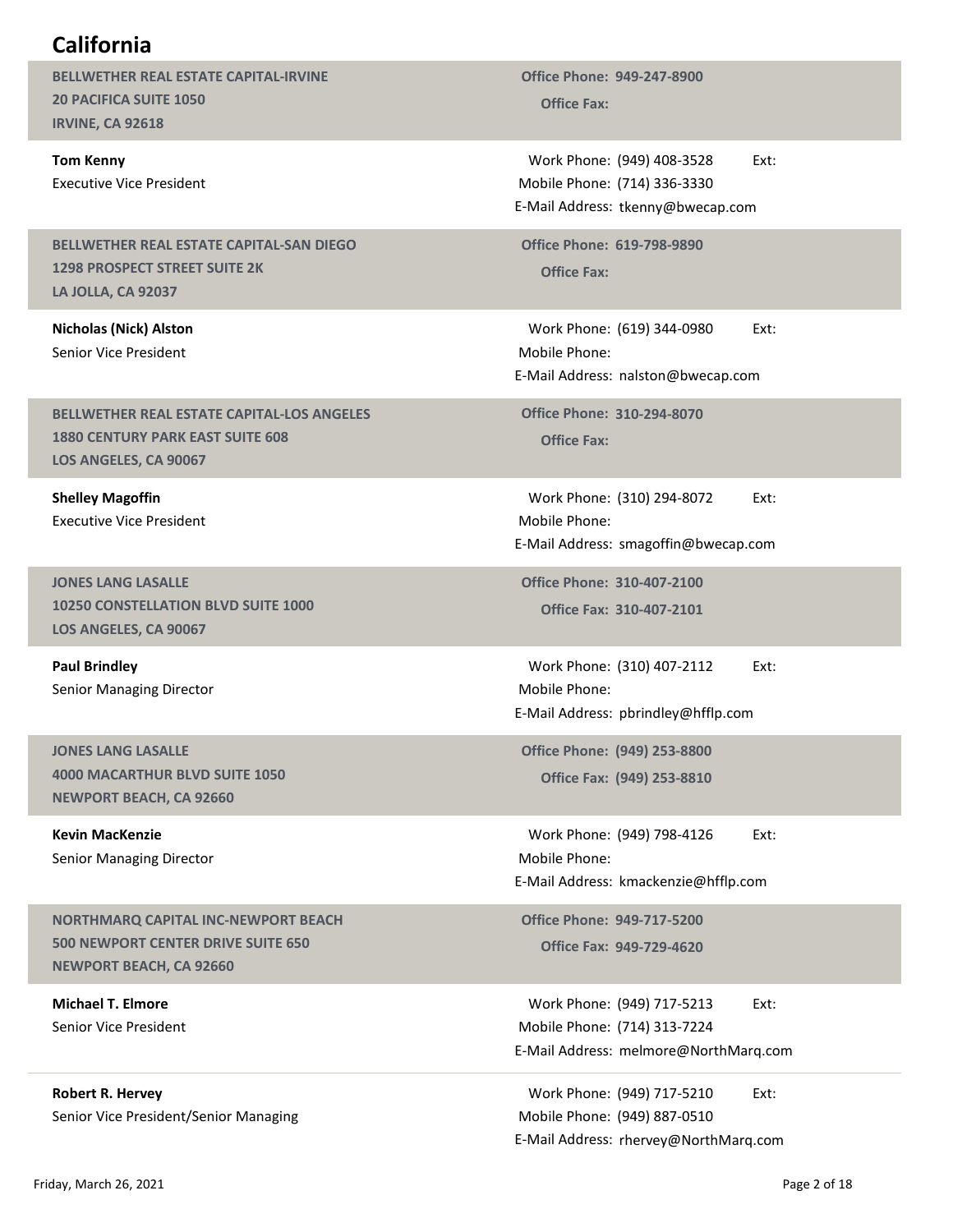#### GANTRY INC 595 MARKET STREET SUITE 2500 SAN FRANCISCO, CA 94105

Eric Von Berg Principal

Jeff Wilcox Principal

JONES LANG LASALLE 100 CALIFORNIA STREET SUITE 720 SAN FRANCISCO, CA 94111

Bruce Ganong Senior Managing Director

Michael Leggett Senior Managing Director

NORTHMARQ CAPITAL INC-SAN FRANCISCO 50 CALIFORNIA STREET SUITE 800 SAN FRANCISCO, CA 94111

Jeffrey Weidell President

# Colorado

JONES LANG LASALLE 1125 17TH STREET SUITE 2540 DENVER, CO 80202

Eric L. Tupler Senior Managing Director

NORTHMARQ CAPITAL INC-DENVER 1675 LARIMER STREET SUITE 800 DENVER, CO 80202

Gordon Mickelson Senior Vice President/Senior Director

Office Fax: 415-956-4434 Office Phone: 415-956-7600

Work Phone: (415) 956-9922 Ext: (415) 531-9550 Mobile Phone: office Phone: 415-956-7600<br>
Office Fax: 415-956-4434<br>
Work Phone: (415) 956-9922 Ext:<br>
Iobile Phone: (415) 531-9550<br>
Mail Address: evonberg@gantryinc.com<br>
Work Phone: (415) 946-6239 Ext:<br>
Iobile Phone: (650) 218-3923 E-Mail Address: evonberg@gantryinc.com office Phone: 415-956-7600<br>
Office Fax: 415-956-4434<br>
Work Phone: (415) 956-9922 Ext:<br>
Iobile Phone: (415) 531-9550<br>
Mail Address: evonberg@gantryinc.com<br>
Work Phone: (415) 946-6239 Ext:<br>
Iobile Phone: (650) 218-3923<br>
Mail Office Phone: 415-956-7600<br>
Office Fax: 415-956-4434<br>
Work Phone: (415) 956-9922 Ext:<br>
Mobile Phone: (415) 531-9550<br>
E-Mail Address: evonberg@gantryinc.com<br>
Work Phone: (415) 946-6239 Ext:<br>
Mobile Phone: (650) 218-3923<br>
Eoffice Phone: 415-956-7600<br>
Office Fax: 415-956-4434<br>
Work Phone: (415) 956-9922 Ext:<br>
Iobile Phone: (415) 531-9550<br>
Mail Address: evonberg@gantryinc.com<br>
Work Phone: (415) 946-6239 Ext:<br>
Iobile Phone: (650) 218-3923<br>
Mail Work Phone: (415) 956-9922 Ext:<br>
Iobile Phone: (415) 531-9550<br>
Mail Address: evonberg@gantryinc.com<br>
Work Phone: (415) 946-6239 Ext:<br>
Iobile Phone: (650) 218-3923<br>
Mail Address: ivvilcox@gantryinc.com<br>
Pffice Phone: 415-27

Work Phone: (415) 946-6239 Ext: (650) 218-3923 Mobile Phone:

Office Phone: 415-276-6300<br>Office Fax:

Work Phone: (415) 276-6940 Ext: Mobile Phone: (415) 516-2010 E-Mail Address: bganong@hfflp.com Wobile Phone: (415) 531-952<br>
E-Mail Address: evonberg@gantryinc.com<br>
Work Phone: (415) 946-6239 Ext:<br>
Mobile Phone: (650) 218-3923<br>
E-Mail Address: jwilcox@gantryinc.com<br>
Office Phone: (415) 276-6300<br>
Office Fax:<br>
Work Pho

Work Phone: (415) 276-6924 Ext: (415) 317-3224 Mobile Phone:

Office Fax: 415-433-1429 Office Phone: 415-433-1072

Mail Address: jwilcox@gantryinc.com<br>
Office Phone: 415-276-6300<br>
Office Fax:<br>
Work Phone: (415) 276-6940 Ext:<br>
Iobile Phone: (415) 516-2010<br>
Mail Address: bganong@hfflp.com<br>
Work Phone: (415) 317-3224<br>
Mail Address: mlegge Mobile Phone: E-Mail Address: jweidell@NorthMarq.com bile Phone: (415) 516-2010<br>
ail Address: bganong@hfflp.com<br>
ork Phone: (415) 317-3224<br>
bile Phone: (415) 317-3224<br>
ail Address: mleggett@hfflp.com<br>
ice Phone: 415-433-1072<br>
Office Fax: 415-433-1429<br>
ork Phone: (415) 433-21 Work Phone: (415) 276-6924<br>
Iobile Phone: (415) 317-3224<br>
Mail Address: mleggett@hfflp.com<br>
Iffice Phone: 415-433-1072<br>
Office Fax: 415-433-1429<br>
Work Phone: (415) 433-2148<br>
Ext:<br>
Nork Phone: (415) 433-2148<br>
Ext:<br>
Mail Add

Office Phone: 303-515-8000

Work Phone: (303) 515-8001 Ext: (303) 808-7929 Mobile Phone: E-Mail Address: etupler@hfflp.com

Office Fax: 720-200-4840 Office Phone: 303-225-2100

(415) 433-2148 Ext:<br>
iweidell@NorthMarq.com<br>
303-515-8000<br>
303-515-8015<br>
(303) 515-8001 Ext:<br>
(303) 808-7929<br>
etupler@hfflp.com<br>
303-225-2100<br>
720-200-4840<br>
(303) 225-2100 Ext: 110<br>
(303) 807-3868<br>
gmickelson@NorthMarq.com (303) 807-3868 Mobile Phone: Work Phone: (415) 433-2148<br>
Iobile Phone:<br>
Mail Address: jweidell@NorthMarq.com<br>
Office Phone: 303-515-8000<br>
Office Fax: 303-515-8015<br>
Work Phone: (303) 515-8001 Ext:<br>
Nork Phone: (303) 808-7929<br>
Mail Address: etupler@hffl E-Mail Address: gmickelson@NorthMarq.com ERIVER, CO 80202<br>
Eric L. Tupler<br>
Senior Managing Director<br>
MORTHMARQ CAPITAL INC-DENVER<br>
MORTHMARQ CAPITAL INC-DENVER<br>
1675 LARIMER STREET SUITE 800<br>
DENVER, CO 80202<br>
Gordon Mickelson<br>
Gordon Mickelson<br>
Gordon Mickelson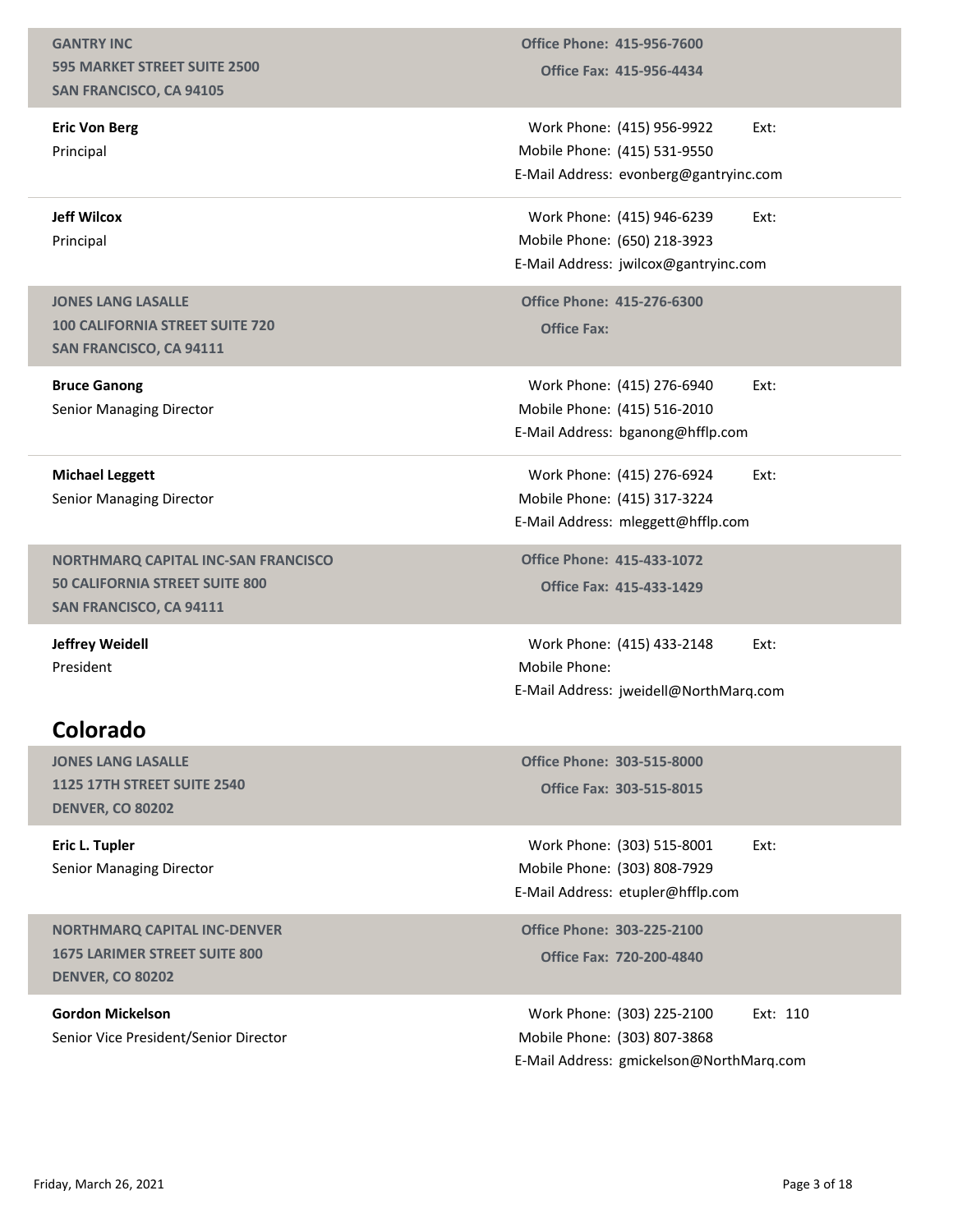# **Connecticut**

GOEDECKE & CO-WESTPORT 33 RIVERSIDE AVENUE WESTPORT, CT 06880

Timothy Breda Senior Vice President

# Washington DC

JONES LANG LASALLE 1775 PENNSYLVANIA AVENUE 5TH FLOOR WASHINGTON, DC 20006

Susan Carras Senior Managing Director

# Florida

BERKADIA COMMERCIAL MORTGAGE-BOCA RATON 2255 GLADES ROAD SUITE 236-W BOCA RATON, FL 33431

Saul Hoppenstein Senior Vice President

GRANDBRIDGE REAL ESTATE CAPITAL LLC 3376 WOODS EDGE CIRCLE SUITE 103 BONITA SPRINGS, FL 34134

N. Edward Tamer Senior Vice President/Office Manager

John A. Nicola Vice President

CBRE-FORT LAUDERDALE 200 E LAS OLAS BOULEVARD SUITE 1620 FT LAUDERDALE, FL 33301

Work Phone: Ext:<br>lobile Phone:<br>Mail Address: pbruder@northmarq.com<br>Affice Phone: 202 221 1151 Mobile Phone: E-Mail Address: pbruder@northmarq.com Work Phone:<br>
Iobile Phone:<br>
Mail Address: pbruder@northmarq.com<br>
Pffice Phone: 203-221-1151<br>
Office Fax: 203-226-1161<br>
Work Phone: (203) 221-1151 Ext:<br>
Iobile Phone: (203) 952-9481<br>
Mail Address: tbreda@goedeckeco.com<br>
Aff ork Phone:<br>
Ext:<br>
bile Phone:<br>
iail Address: pbruder@northmarq.com<br>
ice Phone: 203-221-1151<br>
Office Fax: 203-226-1161<br>
ork Phone: (203) 221-1151 Ext:<br>
bile Phone: (203) 952-9481<br>
iail Address: tbreda@goedeckeco.com<br>
cice P

Office Fax: 203-226-1161 Office Phone: 203-221-1151

Work Phone: (203) 221-1151 Ext: (203) 952-9481 Mobile Phone: E-Mail Address: tbreda@goedeckeco.com Iolie Phone:<br>
Mail Address: pbruder@northmarq.com<br>
Ioffice Phone: 203-221-1151<br>
Office Fax: 203-226-1161<br>
Work Phone: (203) 952-9481<br>
Mail Address: tbreda@goedeckeco.com<br>
Ioffice Phone: 202.533.2500<br>
Office Fax: 202.533.25

Office Phone: 202.533.2500

Mobile Phone: E-Mail Address: scarras@hfflp.com

Office Fax: 561-998-8895 Office Phone: 561-998-8300

Iobile Phone: (203) 952-9481<br>
Mail Address: threda@goedeckeco.com<br>
Office Phone: 202.533.2530<br>
Office Fax: 202.533.2532<br>
Work Phone: (202) 533-2526 Ext:<br>
Iobile Phone:<br>
Iobile Phone: S61-998-8300<br>
Office Fax: 561-998-8300<br> Mobile Phone: E-Mail Address: saul.hoppenstein@berkadia.com (202) 533-2526 Ext:<br>
scarras@hfflp.com<br>
561-998-8300<br>
561-998-8395<br>
(561) 998-8300 Ext: 210<br>
saul.hoppenstein@berkadia.com<br>
239-947-5077<br>
239-987-9978<br>
(239) 947-5077 Ext: 1<br>
(239) 249-2789<br>
etamer@grandbridge.com<br>
(239) 9 Work Phone: (202) 533-2526 Ext:<br>
Mobile Phone:<br>
E-Mail Address: scarras@hfflp.com<br>
Office Phone: 561-998-8300<br>
Office Fax: 561-998-8895<br>
Work Phone: (561) 998-8300 Ext: 210<br>
Mobile Phone: (561) 998-8300 Ext: 210<br>
Mobile Ph 561-998-8300<br>
561-998-8895<br>
(561) 998-8300 Ext: 210<br>
saul.hoppenstein@berkadia.com<br>
239-947-5077<br>
239-987-9978<br>
(239) 947-5077 Ext: 1<br>
(239) 249-2789<br>
etamer@grandbridge.com<br>
(239) 947-5077 Ext: 2<br>
(239) 947-5077 Ext: 2<br>
( Office Phone: 561-998-8300<br>
Office Fax: 561-998-8895<br>
Work Phone: (561) 998-8300 Ext: 210<br>
Mobile Phone:<br>
E-Mail Address: saul.hoppenstein@berkadia.com<br>
Office Phone: 239-947-5077<br>
Office Fax: 239-987-9978<br>
Work Phone: (23

Office Fax: 239-987-9978 Office Phone: 239-947-5077

Mobile Phone: (239) 249-2789 E-Mail Address: etamer@grandbridge.com Mail Address: saul.hoppenstein@berkadia.com<br>
Office Phone: 239-947-5077<br>
Office Fax: 239-987-9978<br>
Work Phone: (239) 947-5077 Ext: 1<br>
Iobile Phone: (239) 249-2789<br>
Mail Address: etamer@grandbridge.com<br>
Work Phone: (239) 94 N. Edward Tamer<br>
Senior Vice President/Office Manager<br>
Senior Vice President/Office Manager<br>
John A. Nicola<br>
United Responsible Phone: (239) 947-5077 Ext: 2<br>
Vice President<br>
CHE Phone: (239) 947-5077 Ext: 2<br>
Noric Phone: (

Mobile Phone: (239) 229-9541 E-Mail Address: jnicola@grandbridge.com

**Office Phone:** 

Paul Ahmed **Example 2018** 2019 12:30 Work Phone: (954) 331-1778 Ext: Mobile Phone: (954) 803-8700 E-Mail Address: paul.ahmed@cbre.com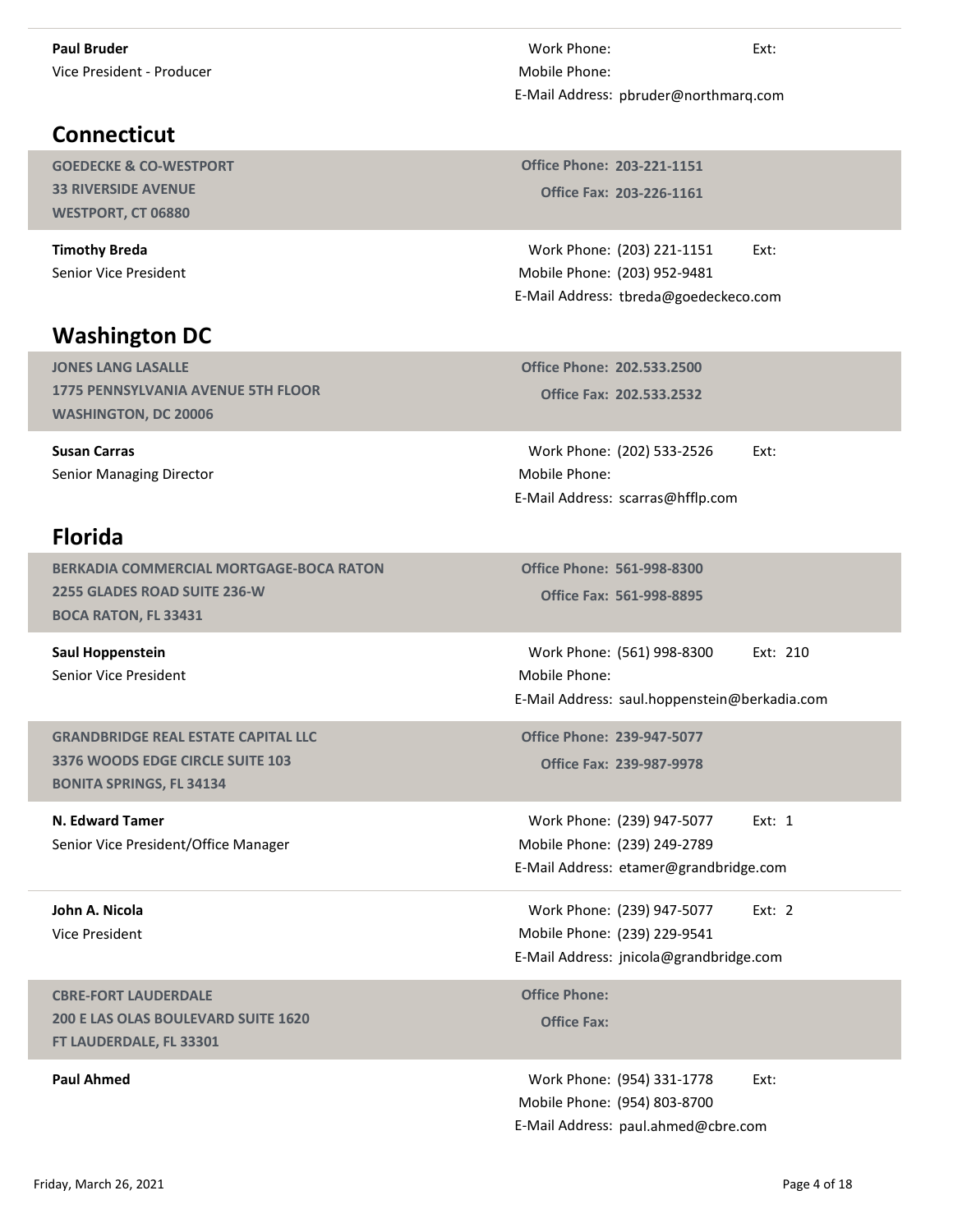BERKADIA COMMERCIAL MORTGAGE-JACKSONVILLE 10161 CENTURION PARKWAY NORTH SUITE 190 JACKSONVILLE, FL 32256 Office Fax: 904-2968858 Office Phone: 904-296-7700 Allen Moczul Senior Vice President/Regional Director Office Phone: 904-296-7700<br>
Office Fax: 904-2968858<br>
Work Phone: (904) 296-7700 Ext: 312<br>
Iobile Phone:<br>
Mail Address: allen.moczul@berkadia.com<br>
Office Phone:<br>
Office Fax: Mobile Phone: E-Mail Address: allen.moczul@berkadia.com CBRE-JACKSONVILLE 225 WATER STREET SUITE 100 JACKSONVILLE, FL 32202 Office Phone:<br>Office Fax: Jeff Kinney Senion Vice President office Phone: 904-296-7700<br>
Office Fax: 904-2968858<br>
Work Phone: (904) 296-7700 Ext: 312<br>
Iobile Phone:<br>
Mail Address: allen.moczul@berkadia.com<br>
office Phone:<br>
Office Fax:<br>
Work Phone: (904) 630-6374 Ext:<br>
Iobile Phone: 1 Mobile Phone: E-Mail Address: jeff.kinney@cbre.com BERKADIA COMMERCIAL MORTGAGE-MIAMI 333 S E 2ND AVENUE SUITE 2540 MIAMI, FL 33131 Office Fax: 305-3736651 Office Phone: 305-373-6650 Brad Williamson Senior Director (904) 296-7700 Ext: 312<br>
allen.moczul@berkadia.com<br>
(904) 630-6374 Ext:<br>
jeff.kinney@cbre.com<br>
305-373-6650<br>
305-373-6650 Ext: 228<br>
(954) 621-6072<br>
brad.williamson@berkadia.com<br>
(305) 373-6650 Ext: 228<br>
(954) 621-6072<br>
bra Mobile Phone: (954) 621-6072 Work Phone: (904) 296-7700 Ext: 312<br>Work Phone:<br>Mail Address: allen.moczul@berkadia.com<br>office Phone:<br>office Fax:<br>Work Phone: (904) 630-6374 Ext:<br>Work Phone: (904) 630-6374 Ext:<br>Mill Address: jeff.kinney@cbre.com<br>office Ph Work Phone: (904) 296-7700 Ext: 312<br>
Mobile Phone:<br>
E-Mail Address: allen.moczul@berkadia.com<br>
Office Phone:<br>
Office Fax:<br>
Work Phone: (904) 630-6374 Ext:<br>
Mobile Phone:<br>
E-Mail Address: jeff.kinney@cbre.com<br>
Office Phone: Charles Foschini Senior Managing Director Work Phone: (305) 373-6650 Ext: (305) 267-6608 Mobile Phone: Mail Address: allen.moczul@berkadia.com<br>
Office Phone:<br>
Office Fax:<br>
Work Phone: (904) 630-6374 Ext:<br>
Itali Address: jeff.kinney@cbre.com<br>
Office Phone: 305-373-6650<br>
Office Fax: 305-373-6650 Ext: 228<br>
Itali Address: brad. E-Mail Address: charles.foschini@berkadia.com BERKADIA COMMERCIAL MORTGAGE-ORLANDO 300 SOUTH ORANGE AVENUE SUITE 1325 ORLANDO, FL 32801 Office Fax: 407-481-0680 Office Phone: 407-481-9920 Michael Weinberg Managing Director Work Phone: (321) 319-1419 Ext: (407) 267-8036 Mobile Phone: Mail Address: jeff.kinney@cbre.com<br>
Office Phone: 305-373-6650<br>
Office Fax: 305-373-6650<br>
Work Phone: (305) 373-6650 Ext: 228<br>
Iobile Phone: (954) 621-6072<br>
Mail Address: brad.williamson@berkadia.com<br>
Work Phone: (305) 373 E-Mail Address: michael.weinberg@berkadia.com BERKADIA COMMERCIAL MORTGAGE-TAMPA ONE TAMPA CITY CENTER 201 N FRANKLIN STREET SUITE 1325 TAMPA, FL 33602 Office Fax: 813-221-7760 Office Phone: 813-221-7750 TJ Ownby Principal Mail Address: brad.williamson@berkadia.com<br>Work Phone: (305) 373-6650 Ext:<br>tobile Phone: (305) 267-6608<br>Mail Address: charles.foschini@berkadia.com<br>office Phone: 407-481-9920<br>Office Fax: 407-481-0680<br>Work Phone: (321) 319-Mobile Phone: E-Mail Address: tj.ownby@berkadia.com WALKER & DUNLOP-SOUTH FLORIDA 1840 N COMMERCE PARKWAY SUITE 3 WESTON, FL 33326 Office Fax: 954-389-3775 Office Phone: 954-389-7822 Al Rex **All Rex External All Rex CONSUMERENT ALL RESOLUTION CONSUMING THE SET OF A SET OF A SET OF A SET OF A SET OF A SET OF A SET OF A SET OF A SET OF A SET OF A SET OF A SET OF A SET OF A SET OF A SET OF A SET OF A** Mobile Phone: (954) 610-7822 Work Phone: (321) 319-1419<br>Work Phone: (407) 267-8036<br>Mail Address: michael.weinberg@berkadia.com<br>Mil Address: michael.weinberg@berkadia.com<br>office Phone: 813-221-7750<br>Work Phone: (813) 221-7750<br>Work Phone: (813) 221-7750<br> E-Mail Address: arex@walkerdunlop.com BERKADIA COMMERCIAL MORTGAGE-TAMPA Office Phone: 813-221-7750<br>
TAMPA, FL 35602<br>
TAMPA, FL 35602<br>
TAMPA, FL 35602<br>
TAMPA, FL 33602<br>
FUGINER & DUNLOP-SOUTH FLORIDA Mobile Phone: (813) 221-7750 Ext: 111<br>
Mobile Phone: (813) 2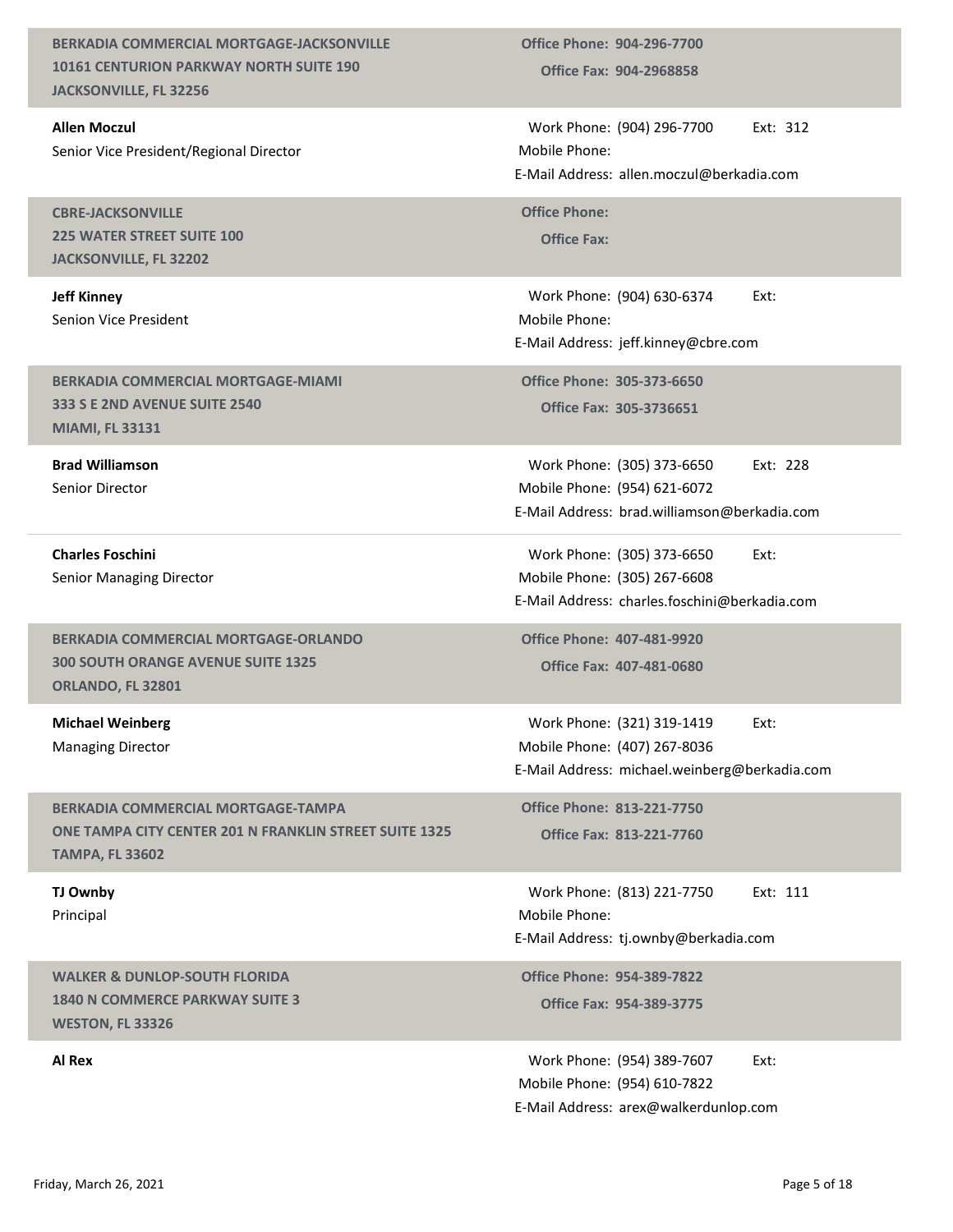## Georgia

CBRE-ATLANTA 3280 PEACHTREE ROAD SUITE 1400 ATLANTA, GA 30305

John Farrell Senior Vice President

Robert LaChapelle Executive Vice President

GRANDBRIDGE REAL ESTATE CAPITAL LLC 271 17TH STREET NW SUITE 750 ATLANTA, GA 30363

Anthony (Alan) A. Tapie Sr. Vice President

JONES LANG LASALLE 3424 PEACHTREE ROAD, NE SUITE 1750 ATLANTA, GA 30326

Mark Sixour Sr. Managing Director

MEDALIST CAPITAL 2849 PACES FERRY ROAD SUITE 280 ATLANTA, GA 30339

#### Illinois

BERKADIA COMMERCIAL MORTGAGE-CHICAGO 125 SOUTH WACKER DRIVE SUITE 1600 CHICAGO, IL 60606

Christopher E. Blechschmidt Branch Manager

CBRE-CHICAGO 321 NORTH CLARK STREET, SUITE 3400 CHICAGO, IL 60654

Office Fax: 404-504-0222 Office Phone: 404-504-7900

Work Phone: (404) 923-1458 Ext: (678) 428-8355 Mobile Phone: Office Phone: 404-504-7900<br>
Office Fax: 404-504-0222<br>
Work Phone: (404) 923-1458 Ext:<br>
Iobile Phone: (678) 428-8355<br>
Mail Address: john.farrell@cbre.com<br>
Work Phone: (404) 923-1446 Ext:<br>
Iobile Phone: (404) 923-1446 Ext:<br> E-Mail Address: john.farrell@cbre.com

Work Phone: (404) 923-1446 Ext: (404) 386-8347 Mobile Phone: office Phone: 404-504-7900<br>
Office Fax: 404-504-0222<br>
Work Phone: (404) 923-1458 Ext:<br>
Iobile Phone: (678) 428-8355<br>
Mail Address: john.farrell@cbre.com<br>
Work Phone: (404) 923-1446 Ext:<br>
Iobile Phone: (404) 386-8347<br>
Mail E-Mail Address: robert.lachapelle@cbre.com office Phone: 404-504-7900<br>
Office Fax: 404-504-0222<br>
Work Phone: (404) 923-1458 Ext:<br>
Iobile Phone: (678) 428-8355<br>
Mail Address: john.farrell@cbre.com<br>
Work Phone: (404) 923-1446 Ext:<br>
Iobile Phone: (404) 923-1446 Ext:<br> ork Phone: (404) 923-1458<br>
Ext:<br>
bile Phone: (678) 428-8355<br>
cali Address: john.farrell@cbre.com<br>
ork Phone: (404) 923-1446<br>
Ext:<br>
bile Phone: (404) 386-8347<br>
ail Address: robert.lachapelle@cbre.com<br>
ice Phone: 404-602-138 Mail Address: john.farrell@cbre.com<br>
Work Phone: (404) 923-1446 Ext:<br>
tobile Phone: (404) 386-8347<br>
Mail Address: robert.lachapelle@cbre.com<br>
office Phone: 404-602-1389<br>
Office Fax: 404-602-1386<br>
Work Phone: (404) 602-1383

Office Fax: 404-602-1386 Office Phone: 404-602-1389

Mobile Phone: E-Mail Address: atapie@grandbridge.com

Office Phone: 404-832-8460

Mobile Phone: E-Mail Address: msixour@hfflp.com

Office Fax: 770-433-1407 Office Phone: 770-433-1404

ATLANTA, GA 30363<br>
Anthony (Alan) A. Taple<br>
Sr. Vice President<br>
Sr. Vice President<br>
Mobile Phone: Ext: (704) 342-4188<br>
SR. Mangling Director<br>
Mark Sixour<br>
Mark Sixour<br>
Mark Sixour<br>
Mark Sixour<br>
Mark Sixour<br>
Mark Sixour<br>
Mo Mobile Phone: E-Mail Address: dwilliams@medalistcapital.com Work Phone: (404) 942-3189 Ext:<br>
Iobile Phone:<br>
Mail Address: msixour@hfflp.com<br>
Iffice Phone: 770-433-1404<br>
Office Fax: 770-433-1407<br>
Work Phone: (704) 333-4141 Ext: 4143<br>
Iobile Phone:<br>
Mail Address: dwilliams@medalistca Office Phone: 770-433-1404<br>
Office Fax: 770-433-1407<br>
Work Phone: (704) 333-4141 Ext: 4143<br>
Mobile Phone:<br>
-Mail Address: dwilliams@medalistcapital.com<br>
Office Phone: 312-845-8500<br>
Office Fax: 312-845-8505<br>
Work Phone: (31

Office Fax: 312-845-8505 Office Phone: 312-845-8500

Mobile Phone: E-Mail Address: chris.blechschmidt@berkadia.com E-Mail Address: dwilliams@medalistcapital.com<br>
EERKADIA COMMERCIAL MORTGAGE-CHICAGO<br>
1975 SOUTH WACKER PAVE SUITE 1600<br>
CHICAGO, IL 60606<br>
CHICAGO, IL 60606<br>
CHICAGO, IL 60606<br>
CHICAGO CHICAGO<br>
SPACING Manager<br>
E-Mail Addr

Office Fax: 312-935-1880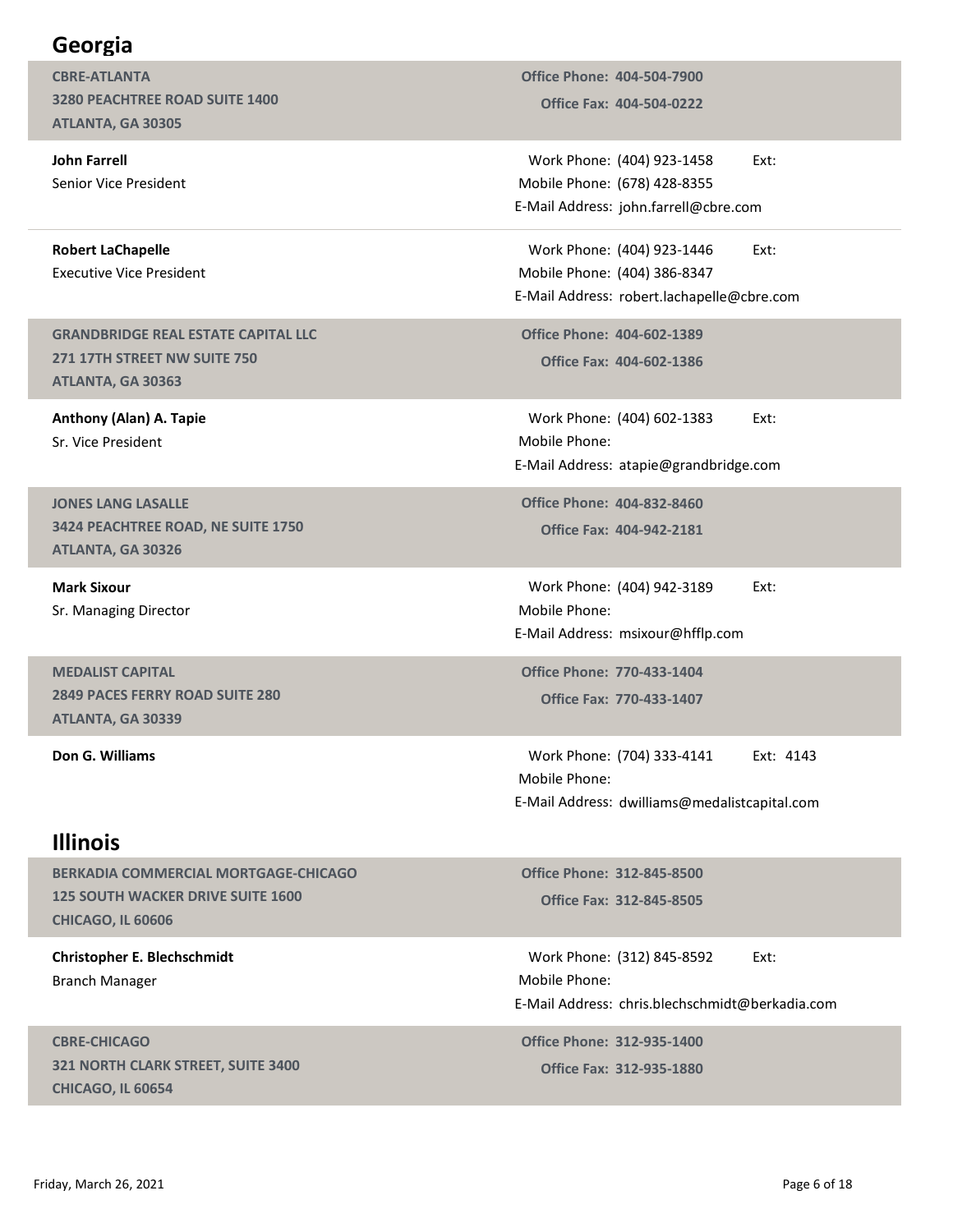Peter Marino Executive Vice President

DRAPER AND KRAMER 55 EAST MONROE STREET SUITE 3900 CHICAGO, IL 60603

William T. Barry Senior Vice President

JONES LANG LASALLE 181 WEST MADISON STREET SUITE 3900 CHICAGO, IL 60602

Michael A. Kavanau Senior Managing Director

NORTHMARQ CAPITAL INC-CHICAGO 111 S WACKER DRIVE SUITE 3975 CHICAGO, IL 60606

Sue Blumberg Senior Vice President/Managing Directo

CBRE-OAKBROOK 700 COMMERCE DRIVE, SUITE 500 OAKBROOK, IL 60523

Steve Roth Executive Vice President

#### Indiana

GRANDBRIDGE REAL ESTATE CAPITAL LLC 11711 N PENNSYLVANIA STREET SUITE 100 CARMEL, IN 46032

Ed Chandler Vice President

JONES LANG LASALLE 8900 KEYSTONE CROSSING SUITE 1150 CHARGES AND THE SERVICE PART Office Fax: INDIANAPOLIS, IN 46204

Ken Martin Senior Managing Director

Work Phone: (312) 338-2015 Ext: (847) 687-7515 Mobile Phone: Work Phone: (312) 338-2015<br>
Iobile Phone: (847) 687-7515<br>
Mail Address: pete.marino@cbre.com<br>
Office Phone: 312-795-2353<br>
Office Fax: 312-795-2758 E-Mail Address: pete.marino@cbre.com Work Phone: (312) 338-2015<br>
Mobile Phone: (847) 687-7515<br>
-Mail Address: pete.marino@cbre.com<br>
Office Phone: 312-795-2353<br>
Office Fax: 312-795-2758<br>
Work Phone: (312) 580-6553 Ext:<br>
Mobile Phone:

Office Fax: 312-795-2758

Work Phone: (312) 338-2015<br>
Iobile Phone: (847) 687-7515<br>
Mail Address: pete.marino@cbre.com<br>
Office Phone: 312-795-2353<br>
Office Fax: 312-795-2758<br>
Work Phone: (312) 580-6553 Ext:<br>
Iobile Phone:<br>
Mail Address: barryb@drape Mobile Phone: Work Phone: (312) 338-2015<br>
E-Mail Address: pete.marino@cbre.com<br>
Office Phone: 312-795-2353<br>
Office Fax: 312-795-2758<br>
Work Phone: (312) 580-6553<br>
E-Mail Address: barryb@draperandkramer.com<br>
Office Phone: 312-528-3650<br>
Of Work Phone: (312) 338-2015<br>
Ext:<br>
tobile Phone: (847) 687-7515<br>
Mail Address: pete.marino@cbre.com<br>
ffice Phone: 312-795-2353<br>
Office Fax: 312-795-2758<br>
Work Phone: (312) 580-6553 Ext:<br>
Iobile Phone: 1312-528-3650<br>
Office Unite Fax: 312-733-2738<br>
Work Phone: (312) 580-6553 Ext:<br>
Idolile Phone:<br>
Mail Address: barryb@draperandkramer.com<br>
Office Fax: 312-528-3650<br>
Office Fax: 312-528-3651<br>
Work Phone: (312) 528-3676 Ext:<br>
Idolile Phone: (630)

Office Fax: 312-528-3651 Office Phone: 312-528-3650

Work Phone: (312) 528-3676 Ext: (630) 862-9556 Mobile Phone: E-Mail Address: mkavanau@hfflp.com

Office Fax: 312-201-1882 Office Phone: 312-201-8000

Work Phone: (312) 651-5416 Ext: Mobile Phone: (312) 315-1615 E-Mail Address: sblumberg@NorthMarq.com Unite Fax: 312-328-3676 Ext:<br>
Interior: (312) 528-3676 Ext:<br>
Interior: (630) 862-9556<br>
Mail Address: mkavanau@hfflp.com<br>
Office Phone: 312-201-1882<br>
Work Phone: (312) 651-5416 Ext:<br>
INTER Mail Address: sblumberg@NorthMarq.

Office Fax: 630-573-7018 Office Phone: 630-573-7000

Work Phone: (630) 573-7046 Ext: (312) 961-1171 Mobile Phone: E-Mail Address: steve.roth@cbre.com

Office Fax: 317-587-1648 Office Phone: 317-810-0700

Work Phone: (317) 237-5371 Ext: Mobile Phone: (317) 696-0468 Work Phone: (312) 651-5416<br>
Iobile Phone: (312) 315-1615<br>
Mail Address: sblumberg@NorthMarq.com<br>
ffice Phone: 630-573-7000<br>
Office Fax: 630-573-7018<br>
Work Phone: (630) 573-7046<br>
Ext:<br>
Noile Phone: (312) 961-1171<br>
Mail Addr E-Mail Address: echandler@grandbridge.com 10 Office Fax: 630-573-7018<br>
Ork Phone: (630) 573-7046<br>
Ext:<br>
bile Phone: (312) 961-1171<br>
ail Address: steve.roth@cbre.com<br>
ice Phone: 317-810-0700<br>
Office Fax: 317-587-1648<br>
Ork Phone: (317) 237-5371<br>
Ext:<br>
bile Phone: (3 Work Phone: (630) 573-7046<br>
Iobile Phone: (312) 961-1171<br>
Mail Address: steve.roth@cbre.com<br>
office Phone: 317-810-0700<br>
office Fax: 317-587-1648<br>
Work Phone: (317) 237-5371 Ext:<br>
Nork Phone: (317) 696-0468<br>
Mail Address: **Indiana**<br>
GRANDBRIDGE REAL ESTATE CAPITAL LLC<br>
11711 N PENNSYLVANIA STREET SUITE 100<br>
CHICLE Fax: 317-587-1648<br>
CARMEL, IN 46032<br>
FAGINE HORE (317) 237-5371 EXt:<br>
MONC President<br>
VICe President<br>
10NES LANG LASALLE<br>
10NES

Office Phone: 317-810-7000

Work Phone: (617) 632-7494 Ext: Mobile Phone: (317) 626-3666 E-Mail Address: ken.martin@am.jll.com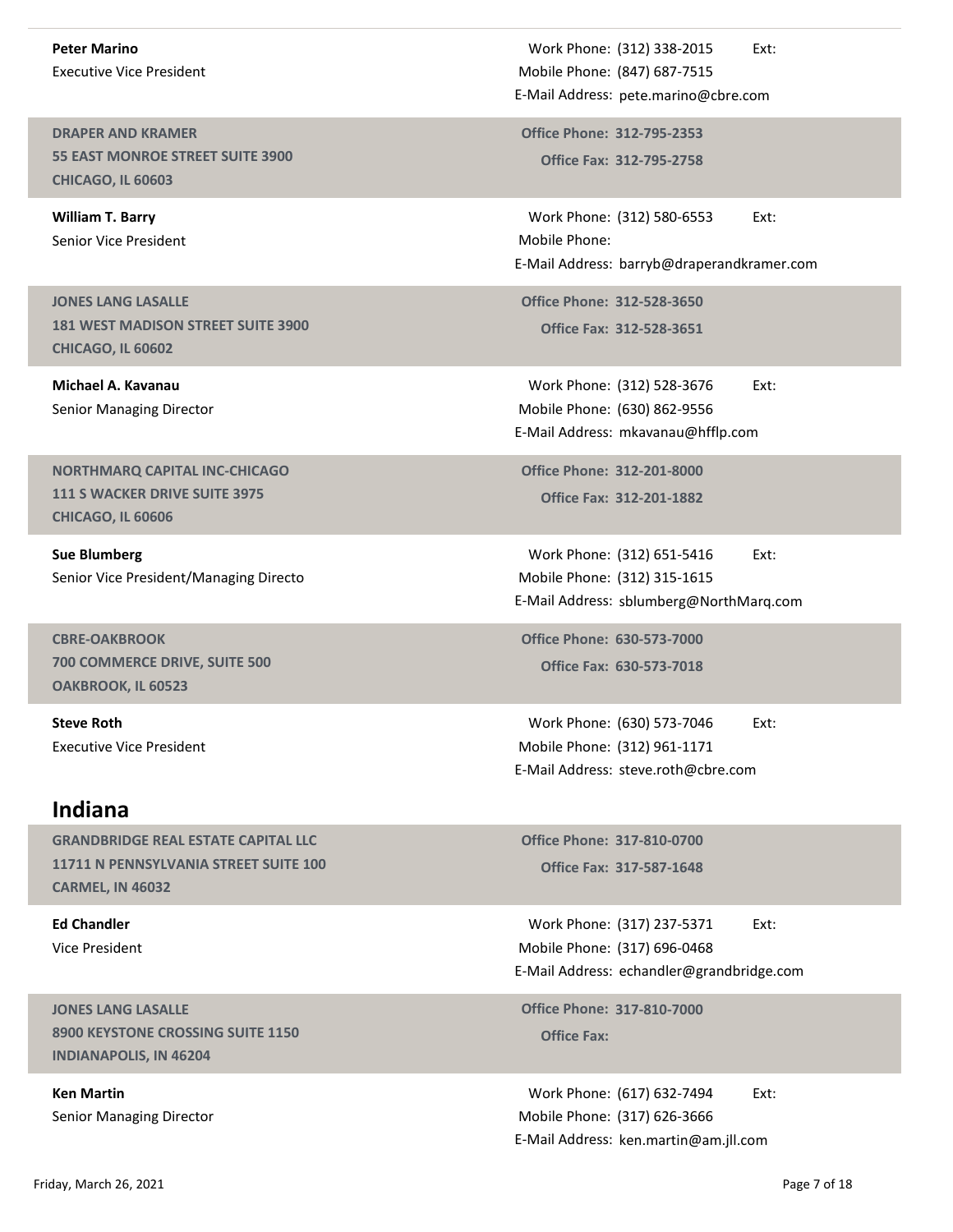#### Kansas

GRANDBRIDGE REAL ESTATE CAPITAL LLC 2001 SHAWNEE MISSION PARKWAY MISSION HILLS, KS 66205

Joseph P. Platt Vice President

Thomas J. Turner, III President

## Kentucky

BELLWETHER REAL ESTATE CAPITAL-LEXINGTON 2424 HARRODSBURG ROAD SUITE 100-B LEXINGTON, KY 40503

Mark DeLauter Senior Vice President

Stephen Pewitt Senior Vice President

BELLWETHER REAL ESTATE CAPITAL-LOUISVILLE 4938 BROWNSBORO ROAD SUITE 204 LOUISVILLE, KY 40222

Greg Solomos Senior Vice President

## **Massachusetts**

COLLIERS 160 FEDERAL STREET BOSTON, MA 02110

Kevin C. Phelan Co-Chairman

GOEDECKE & CO 10 HIGH STREET 11TH FLOOR BOSTON, MA 02110

Jeffrey K. Charneski Principal

Office Fax: 913-677-0174 Office Phone: 913-677-2001

Office Phone: 913-677-2001<br>
Office Fax: 913-677-0174<br>
Work Phone: (913) 748-4456 Ext:<br>
Iobile Phone:<br>
Mail Address: jplatt@grandbridge.com<br>
Work Phone: (913) 748-4444 Ext:<br>
Iobile Phone: Mobile Phone: E-Mail Address: jplatt@grandbridge.com

office Phone: 913-677-2001<br>
Office Fax: 913-677-0174<br>
Work Phone: (913) 748-4456 Ext:<br>
Iobile Phone:<br>
Mail Address: jplatt@grandbridge.com<br>
Work Phone: (913) 748-4444 Ext:<br>
Iobile Phone:<br>
Mail Address: tturner@grandbridge. Mobile Phone: E-Mail Address: tturner@grandbridge.com ice Phone: 913-677-2001<br>Office Fax: 913-677-0174<br>
ork Phone: (913) 748-4456 Ext:<br>
bile Phone:<br>
ail Address: jplatt@grandbridge.com<br>
ork Phone: (913) 748-4444 Ext:<br>
bile Phone:<br>
cial Address: tturner@grandbridge.com<br>
cice P 913-677-2001<br>
913-677-0174<br>
(913) 748-4456 Ext:<br>
jplatt@grandbridge.com<br>
(913) 748-4444 Ext:<br>
tturner@grandbridge.com<br>
859-223-7771<br>
859-223-7771 Ext: 2<br>
(859) 223-7771 Ext: 2<br>
(859) 619-1687<br>
mdelauter@bwecap.com<br>
(859) 2 Office Phone: 913-677-2001<br>
Office Fax: 913-677-0174<br>
Work Phone: (913) 748-4456 Ext:<br>
Mobile Phone:<br>
--Mail Address: jplatt@grandbridge.com<br>
Work Phone: (913) 748-4444 Ext:<br>
Mobile Phone:<br>
--Mail Address: turner@grandbrid (913) 748-4456 Ext:<br>
iplatt@grandbridge.com<br>
(913) 748-4444 Ext:<br>
tturner@grandbridge.com<br>
859-223-7771<br>
859-223-7771 Ext: 2<br>
(859) 223-7771 Ext: 2<br>
(859) 619-1687<br>
mdelauter@bwecap.com<br>
(859) 619-1688<br>
spewitt@bwecap.com<br> Work Phone: (913) 748-4456<br>
Ext:<br>
Mobile Phone:<br>
E-Mail Address: jplatt@grandbridge.com<br>
Work Phone: (913) 748-4444<br>
Ext:<br>
Mobile Phone:<br>
E-Mail Address: turner@grandbridge.com<br>
Office Phone: 859-223-7771<br>
Office Fax: 859-

Office Phone: 859-223-7771

Mobile Phone: (859) 619-1687 E-Mail Address: mdelauter@bwecap.com bile Phone:<br>
iail Address: tturner@grandbridge.com<br>
ice Phone: 859-223-7771<br>
Office Fax: 859-223-7763<br>
ork Phone: (859) 019-1687<br>
iail Address: mdelauter@bwecap.com<br>
ork Phone: (859) 019-1687<br>
iail Address: mdelauter@bweca 859-223-7771<br>
859-223-7763<br>
(859) 223-7771 Ext: 2<br>
(859) 619-1687<br>
mdelauter@bwecap.com<br>
(859) 223-7771 Ext: 1<br>
(859) 619-1688<br>
spewitt@bwecap.com<br>
502-589-1233 Ext: 1<br>
(502) 589-1233 Ext: 1<br>
(502) 589-1233 Ext: 1<br>
(502) 8 Office Phone: 859-223-7771<br>
Office Fax: 859-223-7771<br>
Work Phone: (859) 223-7771 Ext: 2<br>
Mobile Phone: (859) 619-1687<br>
E-Mail Address: mdelauter@bwecap.com<br>
Work Phone: (859) 223-7771 Ext: 1<br>
Mobile Phone: (859) 619-1688<br>

Mobile Phone: (859) 619-1688 E-Mail Address: spewitt@bwecap.com

Office Phone: 502-589-1233

Mobile Phone: (502) 836-6697 E-Mail Address: gsolomos@bwecap.com

Office Fax: 617-330-8149 Office Phone: 617-330-8000

Work Phone: (617) 330-8050 Ext: (617) 755-6154 Mobile Phone: Work Phone: (859) 223-7771 Ext: 1<br>
Iobile Phone: (859) 619-1688<br>
Mail Address: spewitt@bwecap.com<br>
Iffice Phone: 502-589-1233<br>
Office Fax: 502-589-1233 Ext: 1<br>
Work Phone: (502) 589-1233 Ext: 1<br>
Iobile Phone: (502) 836-669 E-Mail Address: kevin.phelan@colliers.com

Office Phone: 617-790-9000<br>Office Fax:

Work Phone: (502) 589-1233<br>
Iobile Phone: (502) 836-6697<br>
Mail Address: gsolomos@bwecap.com<br>
office Phone: 617-330-8000<br>
office Fax: 617-330-8000<br>
Office Fax: 617-330-8050<br>
Ext:<br>
Nork Phone: (617) 755-6154<br>
Mail Address: k Mobile Phone: E-Mail Address: jcharneski@goedeckeco.com Massachusetts<br>
16 FEDERAL STREET<br>
16 FEDERAL STREET<br>
16 FEDERAL STREET<br>
16 FEDERAL STREET<br>
16 FEDERAL STREET<br>
17 FEMail Address: kevin phelan@Colliers.com<br>
16 High STREET<br>
17 High STREET 11TH FLOOR<br>
19 High STREET 11TH FLO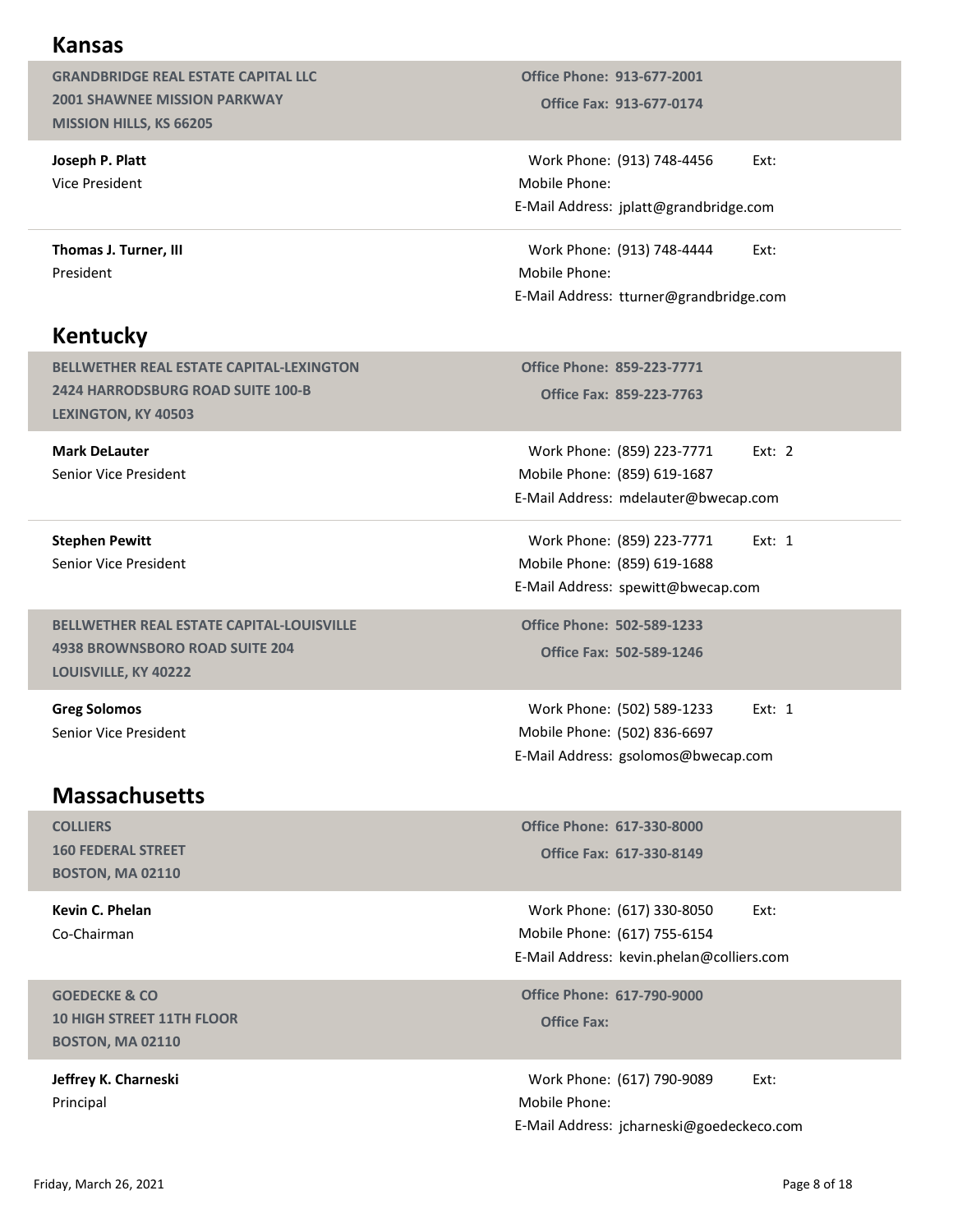#### Peter L. Goedecke Managing Member

JONES LANG LASALLE ONE POST OFFICE SQUARE SUITE 3500 BOSTON, MA 02109

Frederic Wittmann Senior Managing Director

Senior Managing Director

## Maryland

NORTHMARQ CAPITAL INC-BETHESDA 7700 WISCONSIN AVENUE SUITE 1150 BETHESDA, MD 20814

Ken Gentzel Managing Director

BERKADIA COMMERCIAL MORTGAGE-BETHESDA 4445 WILLARD AVENUE SUITE 1200 CHEVY CHASE, MD 20815

J. Tyler Blue Managing Director

NORTHMARQ CAPITAL INC-LUTHERVILLE 2300 W JOPPA ROAD SUITE 200 LUTHERVILLE, MD 21093

Joseph Burke, II Senior Managing Director

## Michigan

GREEMANN CAPITAL 6140 28TH STREET SE SUITE 215 GRAND RAPIDS, MI 49546

Ben Greemann Vice President

Work Phone: (617) 790-9090 Ext:<br>lobile Phone:<br>Mail Address: pgoedecke@goedeckeco.com<br>office Phone: 617.338.0990<br>Office Fax: 617.338.2150 Mobile Phone: E-Mail Address: pgoedecke@goedeckeco.com Work Phone: (617) 790-9090 Ext:<br>
Mobile Phone:<br>
-Mail Address: pgoedecke@goedeckeco.com<br>
Office Phone: 617.338.0990<br>
Office Fax: 617.338.2150<br>
Work Phone: (617) 848-1555 Ext:<br>
Mobile Phone:

Office Fax: 617.338.2150

Work Phone: (617) 790-9090<br>
Iobile Phone:<br>
Mail Address: pgoedecke@goedeckeco.com<br>
Office Phone: 617.338.0990<br>
Office Fax: 617.338.2150<br>
Work Phone: (617) 848-1555 Ext:<br>
Mail Address: fwittmann@hfflp.com<br>
Work Phone: (617) Mobile Phone: Work Phone: (617) 790-9090 Ext:<br>
Mobile Phone:<br>
E-Mail Address: pgoedecke@goedeckeco.com<br>
Office Phone: 617.338.0990<br>
Office Fax: 617.338.2150<br>
Work Phone: (617) 848-1555 Ext:<br>
Mobile Phone:<br>
E-Mail Address: fwittmann@hffl Work Phone: (617) 790-9090<br>
Ext:<br>
Iobile Phone:<br>
Mail Address: pgoedecke@goedeckeco.com<br>
9ffice Phone: 617.338.0990<br>
Office Fax: 617.338.2150<br>
Work Phone: (617) 848-1555 Ext:<br>
Iobile Phone:<br>
Mail Address: fwittmann@hfflp.c

Riaz Cassum **Night Cassum** 2014 12:30 North Phone: (617) 848-1551 Mobile Phone: E-Mail Address: rcassum@hfflp.com

> Office Fax: 301.654.2402 Office Phone: 301.654.2400

Work Phone: (301) 654-6949 Ext: (301) 367-7749 Mobile Phone: office Phone: 617.338.0990<br>
Office Fax: 617.338.2150<br>
Work Phone: (617) 848-1555 Ext:<br>
Itabile Phone:<br>
Mail Address: fwittmann@hfflp.com<br>
Work Phone: (617) 848-1551 Ext:<br>
Itabile Phone:<br>
Itabile Phone: 1301.654.2400<br>
Offic E-Mail Address: kgentzel@NorthMarq.com

Office Fax: 301-656-2451 Office Phone: 240-204-5134

Work Phone: (240) 204-5134 Ext: Mobile Phone: (301) 520-0035 Work Phone: (617) 848-1551 Ext:<br>
Iobile Phone:<br>
Mail Address: rcassum@hfflp.com<br>
Office Fax: 301.654.2400<br>
Office Fax: 301.654.2402<br>
Work Phone: (301) 654-6949 Ext:<br>
Nork Phone: (301) 367-7749<br>
Mail Address: kgentzel@North E-Mail Address: jtyler.blue@berkadia.com ice Phone: 301.654.2400<br>
Office Fax: 301.654.2402<br>
Ork Phone: (301) 654-6949<br>
Ext:<br>
bile Phone: (301) 367-7749<br>
ail Address: kgentzel@NorthMarq.com<br>
ice Phone: 240-204-5134<br>
Office Fax: 301-656-2451<br>
<br>
Ork Phone: (240) 204 Work Phone: (301) 654-6949<br>Work Phone: (301) 654-6949<br>Mail Address: kgentzel@NorthMarq.com<br>The Phone: 240-204-5134<br>Office Fax: 301-656-2451<br>Work Phone: (240) 204-5134<br>Work Phone: (240) 204-5134<br>Mail Address: jtyler.blue@be

Office Phone: 410-296-6565

Work Phone: (410) 296-0700 Ext: (410) 375-0583 Mobile Phone: E-Mail Address: jtburke@NorthMarq.com

Office Fax: 616.957.4776 Office Phone: 616.957.4777

Work Phone: (616) 974-0245 Ext: (616) 901-4292 Mobile Phone: Work Phone: (240) 204-5134<br>
Iobile Phone: (301) 520-0035<br>
Mail Address: jtyler.blue@berkadia.com<br>
Iffice Phone: 410-321-8049<br>
Office Fax: 410-321-8049<br>
Work Phone: (410) 296-0700 Ext:<br>
Nork Phone: (410) 375-0583<br>
Mail Addr E-Mail Address: ben@greemanncapital.com E-Mail Address: bturke, MD 21093<br>
Joseph Burke, II<br>
Senior Managing Director<br>
Michigan<br>
Michigan<br>
Michigan<br>
SEEMANAN CAPITAL<br>
GRAEN AND RAPIDS, MI 49546<br>
Ben Greemann<br>
Vice President<br>
Page 9 of 18<br>
Priday, March 26, 2021<br>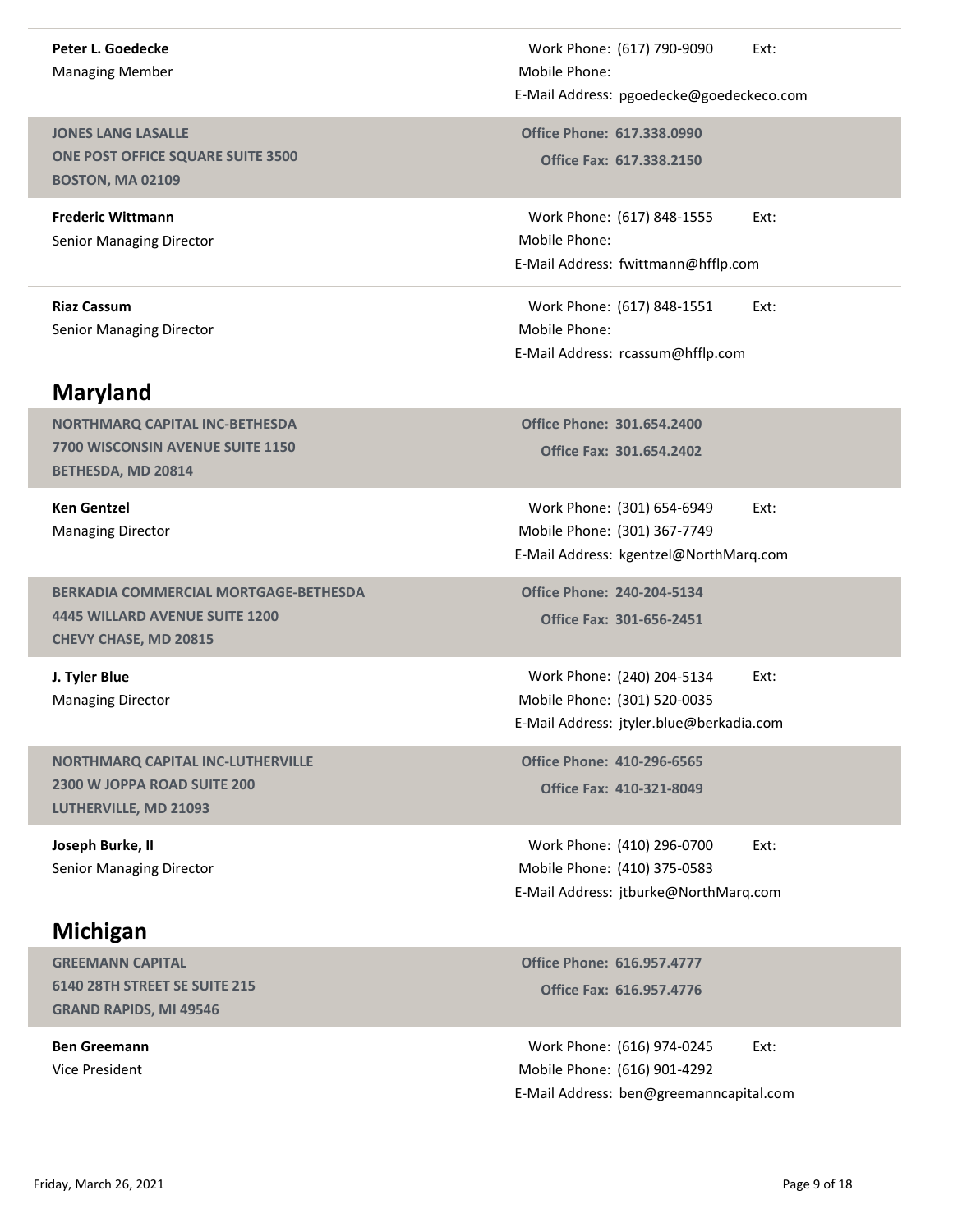# Harvey W. Greemann

Senior Vice President

BERKADIA COMMERCIAL MORTGAGE-DETROIT 28411 NORTHWESTERN HIGHWAY SUITE 690 SOUTHFIELD, MI 48034

David Sibbold Senior Vice President

#### Ernie Katai Executive Vice President & Head of Prod

#### Minnesota

BELLWETHER REAL ESTATE CAPITAL-MINNEAPOLIS 225 SOUTH SIXTH STREET SUITE 4100 MINNEAPOLIS, MN 55402

Dan Mott Senior Vice President

GRANDBRIDGE REAL ESTATE CAPITAL LLC 222 SOUTH NINTH STREET SUITE 3200 MINNEAPOLIS, MN 55402

Chris Perry Vice President

## Missouri

NORTHMARQ CAPITAL INC-ST LOUIS 1401 SOUTH BRENTWOOD BLVD SUITE 600 ST LOUIS, MO 63144

Jeff Chaney Senior Vice President - Managing Direct

# North Carolina

GRANDBRIDGE REAL ESTATE CAPITAL LLC 214 NORTH TRYON STREET SUITE 2000 CHARLOTTE, NC 28202

Michael J. Ortlip Senior Vice President

Work Phone: (616) 974-0250 Ext: (616) 901-4200 Mobile Phone: Work Phone: (616) 974-0250 Ext:<br>
Iobile Phone: (616) 901-4200<br>
Mail Address: harvey@greemanncapital.com<br>
Office Phone: 248-208-3460<br>
Office Fax: 248-208-3472 E-Mail Address: harvey@greemanncapital.com Work Phone: (616) 974-0250 Ext:<br>
Mobile Phone: (616) 901-4200<br>
-Mail Address: harvey@greemanncapital.com<br>
Office Phone: 248-208-3460<br>
Office Fax: 248-208-3472<br>
Work Phone: (248) 208-0522 Ext:<br>
Mobile Phone: (248) 762-4661

Office Fax: 248-208-3472

Work Phone: (248) 208-0522 Ext: (248) 762-4661 Mobile Phone: Work Phone: (616) 974-0250 Ext:<br>
Iobile Phone: (616) 901-4200<br>
Mail Address: harvey@greemanncapital.com<br>
Office Phone: 248-208-3460<br>
Office Fax: 248-208-3472<br>
Work Phone: (248) 208-0522 Ext:<br>
Iobile Phone: (248) 762-4661<br> Work Phone: (616) 974-0250 Ext:<br>
Mobile Phone: (616) 901-4200<br>
E-Mail Address: harvey@greemanncapital.com<br>
Office Phone: 248-208-3460<br>
Office Fax: 248-208-3472<br>
Work Phone: (248) 208-0522 Ext:<br>
Mobile Phone: (248) 762-4661 Work Phone: (616) 974-0250 Ext:<br>
Iobile Phone: (616) 901-4200<br>
Mail Address: harvey@greemanncapital.com<br>
Office Phone: 248-208-3460<br>
Office Fax: 248-208-3472<br>
Work Phone: (248) 208-0522 Ext:<br>
Iobile Phone: (248) 762-4661<br> office Phone: 248-208-3460<br>
Office Fax: 248-208-3472<br>
Work Phone: (248) 208-0522 Ext:<br>
Itabile Phone: (248) 762-4661<br>
Mail Address: david.sibbold@berkadia.com<br>
Work Phone: (248) 208-3471 Ext:<br>
Itabile Phone: (248) 470-6700

Work Phone: (248) 208-3471 Ext: (248) 470-6700 Mobile Phone: E-Mail Address: ernest.katai@berkadia.com

Office Fax: 612-335-7799 Office Phone: 612-335-7777

Work Phone: (612) 335-7766 Ext: (612) 839-2970 Mobile Phone: E-Mail Address: dmott@bwecap.com

Office Fax: 612-332-8260 Office Phone: 612-341-7880

Work Phone: (248) 208-3471 Ext:<br>
Iobile Phone: (248) 470-6700<br>
Mail Address: ernest.katai@berkadia.com<br>
9ffice Phone: 612-335-7777<br>
Office Fax: 612-335-7799<br>
Work Phone: (612) 335-7766 Ext:<br>
Iobile Phone: (612) 335-7766 Ex Mobile Phone: E-Mail Address: cperry@grandbridge.com

Office Fax: 614-301-1829 Office Phone: 314-301-1802

Work Phone: (612) 335-7766<br>
Iobile Phone: (612) 839-2970<br>
Mail Address: dmott@bwecap.com<br>
Iffice Phone: 612-341-7880<br>
Office Fax: 612-332-8260<br>
Work Phone: (612) 341-7884 Ext:<br>
Iobile Phone:<br>
Mail Address: cperry@grandbrid Mobile Phone: Mobile Phone: 6127 6339-2370<br>
E-Mail Address: dmott@bwecap.com<br>
Office Phone: 612-341-7880<br>
Office Fax: 612-332-8260<br>
Work Phone: (612) 341-7884 Ext:<br>
Mobile Phone:<br>
E-Mail Address: cperry@grandbridge.com<br>
Office Phone: 31 Iobile Phone:<br>
Mail Address: cperry@grandbridge.com<br>
Office Phone: 314-301-1802<br>
Office Fax: 614-301-1829<br>
Work Phone: (314) 301-1803 Ext: 4803<br>
Mork Phone: (314) 301-1803 Ext: 4803<br>
Office Phone: 704-332-4454<br>
Office Fax: NORTHMARQ CAPITAL INC-SITE ON THE MARIOTE, NC 28202<br>
Month Carolina<br>
Senior Vice President - Managing Direct<br> **North Carolina**<br>
Senior Vice President - Managing Direct<br>
Month Page 10 of 18<br>
214 NORTH TRYON STREET SUITE 200

Office Fax: 704-372-0954 Office Phone: 704-332-4454

Work Phone: (704) 379-6950 Ext: Mobile Phone: (704) 609-1509 E-Mail Address: mortlip@grandbridge.com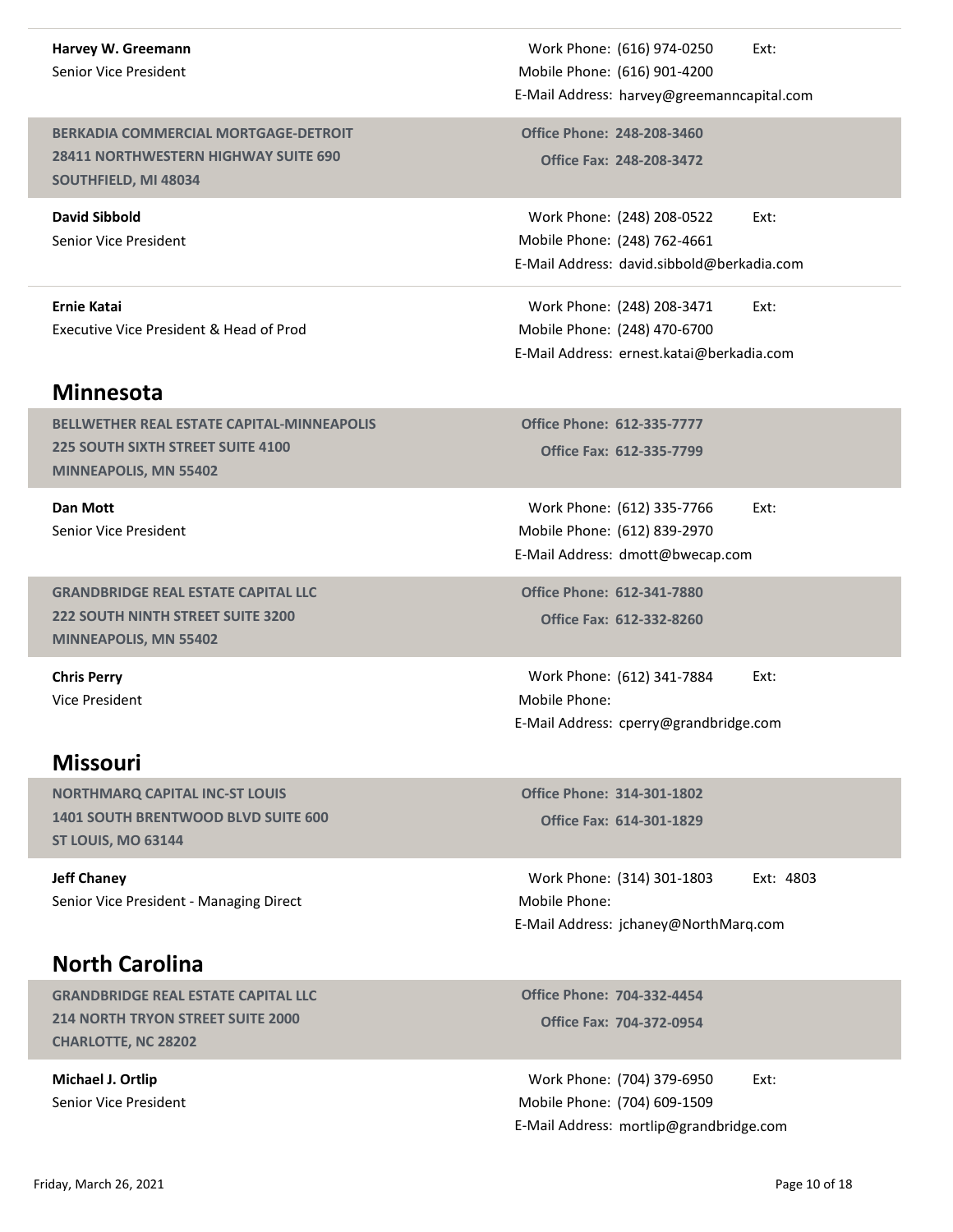MEDALIST-CHARLOTTE 2820 SELWYN AVENUE SUITE 350 CHARLOTTE, NC 28209

Donaldson G. Williams President

#### Nebraska

NORTHMARQ CAPITAL INC-OMAHA 801 NORTH 96TH STREET SUITE 220 OMAHA, NE 68114

John Reed Sr. Vice President-Managing Director

#### New Jersey

JONES LANG LASALLE 67 EAST PARK PLACE 4TH FLOOR MORRISTOWN, NJ 07960

Jon J. Mikula Senior Managing Director

Thomas R. Didio Senior Managing Director

## New Mexico

Q10 CAPITAL REALTY MORTGAGE & INV CO 6501 AMERICAS PARKWAY NE SUITE 1075 ALBUQUERQUE, NM 87110

Michael Kelly President

#### Nevada

Q10 CAPITAL BONNEVILLE MORTGAGE CO 777 NORTH RAINBOW SUITE 325 LAS VEGAS, NV 89107

Shaun Jepsen Loan Officer

Office Fax: 704-333-4141 Office Phone: 704-333-4143

Office Phone: 704-333-4143<br>
Office Fax: 704-333-4141<br>
Work Phone: (704) 333-4141 Ext: 4143<br>
Iobile Phone:<br>
Mail Address: dwilliams@medalistcapital.com<br>
Affice Phone: 403-343-0430 Mobile Phone: E-Mail Address: dwilliams@medalistcapital.com ice Phone: 704-333-4143<br>Office Fax: 704-333-4141<br>Ork Phone: (704) 333-4141 Ext: 4143<br>bile Phone:<br>ail Address: dwilliams@medalistcapital.com<br>ice Phone: 402-343-0470<br>Office Fax: 402-343-0471<br>Ork Phone: (402) 343-0468 Ext:<br>bi Miffice Phone: 704-333-4143<br>
Office Fax: 704-333-4141<br>
Work Phone: (704) 333-4141 Ext: 4143<br>
Iobile Phone:<br>
Mail Address: dwilliams@medalistcapital.com<br>
Office Phone: 402-343-0470<br>
Work Phone: (402) 343-0468 Ext:<br>
Iobile P

Office Phone: 402-343-0470

Mobile Phone: E-Mail Address: jreed@northmarq.com Iobile Phone:<br>
Mail Address: dwilliams@medalistcapital.com<br>
Office Phone: 402-343-0470<br>
Office Fax: 402-343-0471<br>
Work Phone: (402) 343-0468 Ext:<br>
Iobile Phone:<br>
Mail Address: jreed@northmarq.com<br>
Office Fax: 973.549.2000<br>

Office Fax: 973.549.2060 Office Phone: 973.549.2000

Work Phone: (973) 549-2006 Ext: (201) 787-2672 Mobile Phone: E-Mail Address: jmikula@hfflp.com

Work Phone: (973) 549-2008 Ext: (201) 906-5133 Mobile Phone: office Phone: 402-343-0470<br>
Office Fax: 402-343-0471<br>
Work Phone: (402) 343-0468 Ext:<br>
Iobile Phone:<br>
Mail Address: jreed@northmarq.com<br>
Office Phone: 973.549.2000<br>
Office Fax: 973.549.2000<br>
Work Phone: (973) 549-2006 Ext: E-Mail Address: tdidio@hfflp.com office Phone: 973.549.2000<br>
Office Fax: 973.549.2060<br>
Work Phone: (973) 549-2006<br>
Ext:<br>
Iobile Phone: (201) 787-2672<br>
Mail Address: jmikula@hfflp.com<br>
Work Phone: (973) 549-2008<br>
Ext:<br>
Nork Phone: (201) 906-5133<br>
Mail Addr

Office Fax: 505-888-3158 Office Phone: 505-830-7664

Work Phone: (505) 830-7664 Ext: Mobile Phone: (505) 250-1157 E-Mail Address: mkelly@q10rmic.com

Office Fax: 702-693-4646 Office Phone: 702-693-4600

lobile Phone: (201) 906-5133<br>
Mail Address: tdidio@hfflp.com<br>
office Phone: 505-830-7664<br>
Office Fax: 505-888-3158<br>
Work Phone: (505) 830-7664 Ext:<br>
Noile Phone: (505) 250-1157<br>
Mail Address: mkelly@q10rmic.com<br>
Office Pho Mobile Phone: E-Mail Address: sjepsen@breclv.com Michael Kelly<br>
President<br>
President<br>
President<br>
Mobile Phone: (505) 250-7157<br>
E-Mail Address: mkelly@q10rmic.com<br> **NeVada**<br>
210 CAPITAL BONNEVILLE MORTGAGE CO<br>
217 NORTH RAINBOW SUITE 325<br>
25 VEGAS, NV 8307<br>
Shaun Jepsen<br>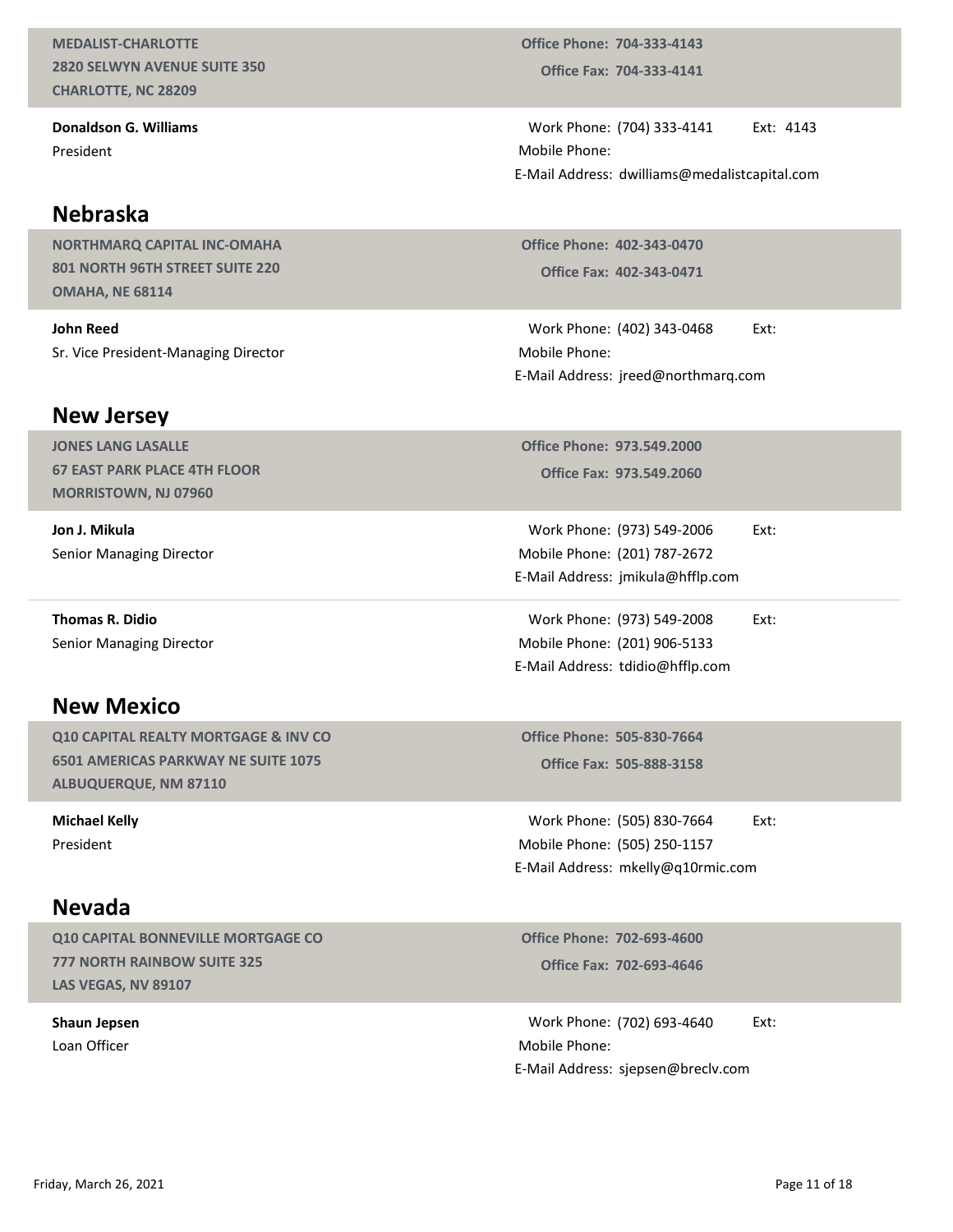#### NORTHMARQ CAPITAL INC-LAS VEGAS 10181 PARK RUN DRIVE SUITE 210 LAS VEGAS, NV 89145

Scott Monroe Sr Vice President

#### New York

GANTRY INC 31 HOPKINS ROAD SUITE 200 AMHERST, NY 14221 GANTRY INC<br>
31 HOPKINS ROAD SUITE 200<br>
AMHERST, NY 14221<br>
Daniel F. Monte

Senior Director

M. ROBERT GOLDMAN & COMPANY 100 JERICHO QUADRANGLE SUITE 336 JERICHO, NY 11753

Jonathan Goldman Executive Vice President

JONES LANG LASALLE 50 ROCKEFELLER PLAZA 15TH FLOOR NEW YORK, NY 10020

Mike Tepedino Senior Managing Director

NORTHMARQ CAPITAL INC-NY CITY LONG ISLAND ONE PENN PLAZA SUITE 1421 NEW YORK, NY 10119

Craig Bjornsund Sr. Vice President

## Ohio

BLUEMARK CAPITAL LLC-CINCINNATI 700 WALNUT STREET SUITE 300 CINCINNATI, OH 45202

Chip Kupferberg Principal Member

Office Fax: 702-948-3355 Office Phone: 702-363-3344

Work Phone: (702) 363-3344 Ext: (702) 523-8777 Mobile Phone: Office Phone: 702-363-3344<br>
Office Fax: 702-948-3355<br>
Work Phone: (702) 363-3344<br>
Iobile Phone: (702) 523-8777<br>
Mail Address: smonroe@northmarq.com<br>
Affice Phone: E-Mail Address: smonroe@northmarq.com

ice Phone: 702-363-3344<br>Office Fax: 702-948-3355<br>Ork Phone: (702) 363-3344<br>Ext:<br>bile Phone: (702) 523-8777<br>ail Address: smonroe@northmarq.com<br>ice Phone:<br>Office Fax:<br>Ork Phone: (716) 626-3360 Ext: 201<br>bile Phone: (716) 510-702-363-3344<br>
702-948-3355<br>
(702) 363-3344 Ext:<br>
(702) 523-8777<br>
smonroe@northmarq.com<br>
(716) 626-3360 Ext: 201<br>
(716) 510-7886<br>
dmonte@gantryinc.com<br>
516-487-5100<br>
516-487-5183 Mobile Phone: (716) 510-7886 Marie Phone: 702-363-3344<br>
Office Fax: 702-948-3355<br>
Work Phone: (702) 363-3344<br>
Ext:<br>
Iobile Phone: (702) 523-8777<br>
Mail Address: smonroe@northmarq.com<br>
Office Phone: (716) 626-3360<br>
Ext: 201<br>
Iobile Phone: (716) 510-7886 E-Mail Address: dmonte@gantryinc.com Work Phone: (702) 363-3344<br>
Iobile Phone: (702) 523-8777<br>
Mail Address: smonroe@northmarq.com<br>
Office Phone:<br>
Office Fax:<br>
Work Phone: (716) 626-3360 Ext: 201<br>
Nork Phone: (716) 510-7886<br>
Mail Address: dmonte@gantryinc.com Work Phone: (716) 626-3360 Ext: 201<br>
Mork Phone: (716) 510-7886<br>
Mail Address: dmonte@gantryinc.com<br>
office Phone: 516-487-5100<br>
Office Fax: 516-487-5183<br>
Work Phone: (516) 224-5760 Ext:<br>
Mork Phone: (516) 695-4642<br>
Mail A

Office Fax: 516-487-5183 Office Phone: 516-487-5100

Work Phone: (516) 224-5760 Ext: Mobile Phone: (516) 695-4642 E-Mail Address: jon@mrg-co.com

Office Fax: 212-245-2623 Office Phone: 212-632-1811

Mobile Phone: E-Mail Address: mtepedino@hfflp.com

Office Phone: 212-904-1994

ice Phone: 516-487-5100<br>
Office Fax: 516-487-5183<br>
Ork Phone: (516) 224-5760 Ext:<br>
bile Phone: (516) 695-4642<br>
ail Address: jon@mrg-co.com<br>
ice Phone: 212-632-1811<br>
Office Fax: 212-245-2623<br>
Nork Phone: (212) 632-1827 Ext: Unce Fax: 310-407-3183<br>
Work Phone: (516) 224-5760 Ext:<br>
Idobile Phone: (516) 695-4642<br>
Mail Address: jon@mrg-co.com<br>
Iffice Phone: 212-632-1811<br>
Office Fax: 212-245-2623<br>
Work Phone: (212) 632-1827 Ext:<br>
Idobile Phone:<br>
M Mobile Phone: E-Mail Address: cbjornsund@NorthMarq.com Work Phone: (212) 632-1827<br>
Iobile Phone:<br>
Mail Address: mtepedino@hfflp.com<br>
Mfice Phone: 212-904-1994<br>
Office Fax: 212-904-1882<br>
Work Phone: (212) 904-1602 Ext: 2007<br>
Noike Phone: (212) 904-1602 Ext: 2007<br>
Moike Phone: C NEW YORK, NY 10119<br>
Craig Bjornsund<br>
Sr. Vice President<br>
Sr. Vice President<br>
Mobile Phone: (212) 904-1602 Ext: 2007<br>
E-Mail Address: chipmsund@NorthMarq.com<br> **ONIO**<br>
BLUEMARK CAPITAL LLC-CINCINNATI<br>
700 WALNUT STREET SUITE

Office Fax: 513-618-9748 Office Phone: 513-618-9747

Work Phone: (513) 618-9750 Ext: Mobile Phone: (513) 886-6373 E-Mail Address: ckupferberg@bluemarkcapital.co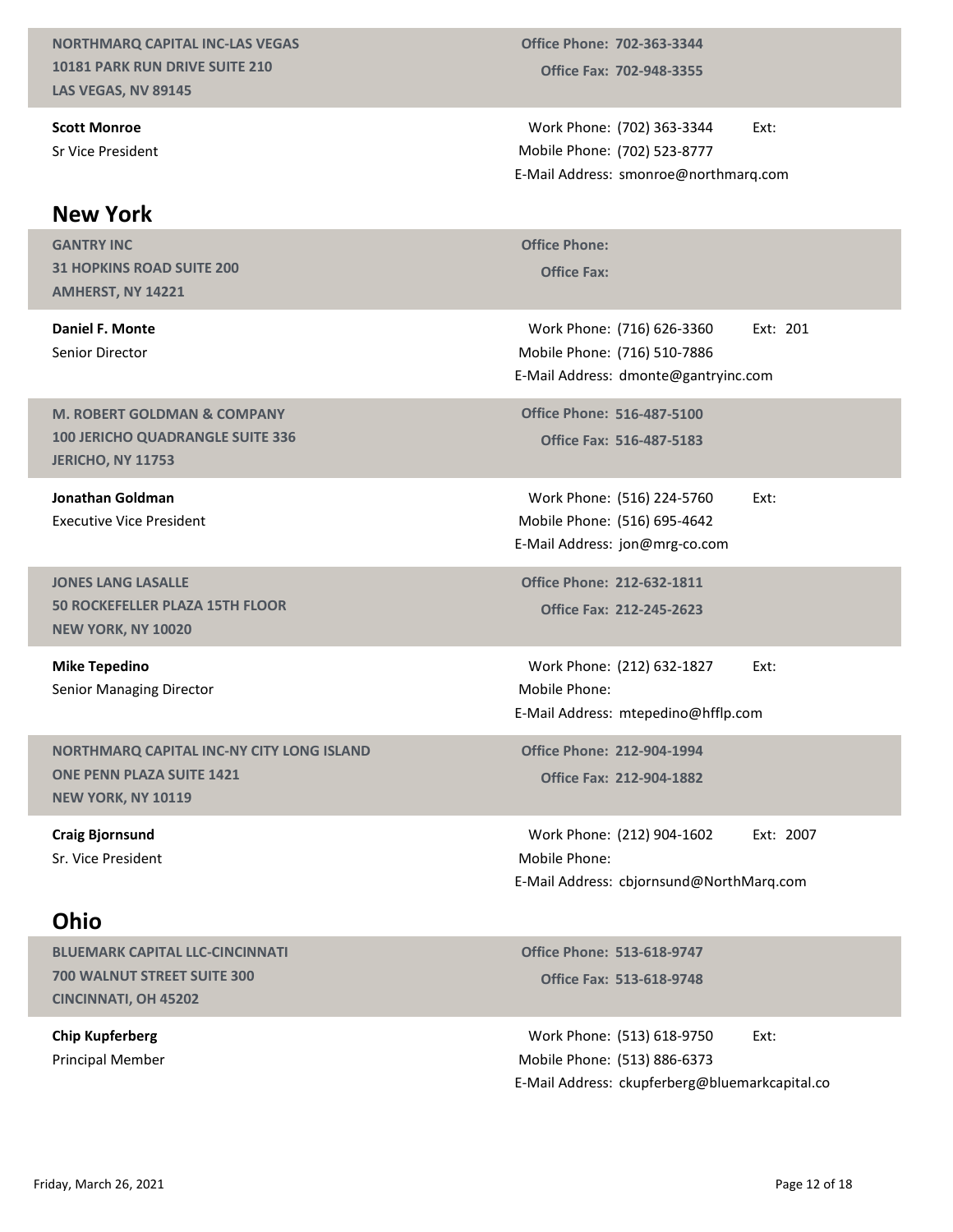#### BELLWETHER REAL ESTATE CAPITAL-CLEVELAND 1375 E. 9TH STREET, SUITE 2400 ONE CLEVELAND CENTER CLEVELAND, OH 44114

James Doyle, Jr. Director

Steve Feldman Managing Director

#### BLUEMARK CAPITAL LLC-DAYTON 8163 OLD YANKEE ROAD SUITE A DAYTON, OH 45458

Gary Wright Principal Member

#### BELLWETHER REAL ESTATE CAPITAL-COLUMBUS 6241 RIVERSIDE DRIVE DUBLIN, OH 43017

Chris Johnson Senior Vice President

Stan Malatesta Senior Vice President

## Oklahoma

HOLLIDAY AMERICAN MORTGAGE LLC 8023 E 63RD PLACE SUITE 525 TULSA, OK 74133

Treak Tasker Senior Vice President

# Oregon

GANTRY INC 121 SW MORRISON STREET SUITE 200 PORTLAND, OR 97204

J. Blake Hering, Jr. Vice President

Office Fax: 216-820-4501 Office Phone: 216-820-4500

Work Phone: (216) 820-4502 Ext: Mobile Phone: (216) 695-1114 Office Phone: 216-820-4500<br>
Office Fax: 216-820-4501<br>
Work Phone: (216) 820-4502 Ext:<br>
Iobile Phone: (216) 695-1114<br>
Mail Address: @rhgltd.com<br>
Work Phone: (216) 820-4504 Ext:<br>
Iobile Phone: (216) 695-1116 E-Mail Address: @rhgltd.com Office Phone: 216-820-4500<br>
Office Fax: 216-820-4501<br>
Work Phone: (216) 820-4502 Ext:<br>
Iobile Phone: (216) 695-1114<br>
Mail Address: @rhgltd.com<br>
Work Phone: (216) 820-4504 Ext:<br>
Iobile Phone: (216) 695-1116<br>
Mail Address: s Office Phone: 216-820-4500<br>
Office Fax: 216-820-4501<br>
Work Phone: (216) 820-4502 Ext:<br>
Mobile Phone: (216) 695-1114<br>
E-Mail Address: @rhgltd.com<br>
Work Phone: (216) 820-4504 Ext:<br>
Mobile Phone: (216) 695-1116<br>
E-Mail Addres

Work Phone: (216) 820-4504 Ext: (216) 695-1116 Mobile Phone:

Office Fax: 937-228-2001 Office Phone: 937-228-2000

Work Phone: (937) 228-2000 Ext: (937) 602-1482 Mobile Phone: office Phone: 216-820-4500<br>
Office Fax: 216-820-4501<br>
Work Phone: (216) 820-4502<br>
Work Phone: (216) 895-1114<br>
Mail Address: @rhgltd.com<br>
Work Phone: (216) 820-4504 Ext:<br>
Iobile Phone: (216) 895-1116<br>
Mail Address: sfeldman E-Mail Address: gwright@bluemarkcapital.com Mail Address: @rhgltd.com<br>
Work Phone: (216) 820-4504 Ext:<br>
tobile Phone: (216) 695-1116<br>
Mail Address: sfeldman@bwecap.com<br>
office Phone: 937-228-2000<br>
Office Fax: 937-228-2001<br>
Work Phone: (937) 228-2000 Ext:<br>
Nork Phone Mail Address: sfeldman@bwecap.com<br>
Office Phone: 937-228-2000<br>
Office Fax: 937-228-2001<br>
Work Phone: (937) 228-2000 Ext:<br>
Iobile Phone: (937) 602-1482<br>
Mail Address: gwright@bluemarkcapital.com<br>
Office Phone: 614-766-0976<br>

Office Fax: 614-766-1703 Office Phone: 614-766-0976

Work Phone: (614) 766-1727 Ext: (614) 595-9021 Mobile Phone: E-Mail Address: cjohnson@bwecap.com

Mobile Phone: E-Mail Address: smalatesta@bwecap.com

Office Phone: 918-492-1707

bile Phone: (937) 602-1482<br>
ail Address: gwright@bluemarkcapital.com<br>
ice Phone: 614-766-0976<br>
Office Fax: 614-766-1703<br>
ork Phone: (614) 766-1727 Ext:<br>
bile Phone: (614) 595-9021<br>
ail Address: cjohnson@bwecap.com<br>
ork Pho Work Phone: (918) 492-1707 Ext: Mobile Phone: (918) 629-0964 office Phone: 614-766-0976<br>
Office Fax: 614-766-1703<br>
Work Phone: (614) 766-1727 Ext:<br>
Itabile Phone: (614) 595-9021<br>
Mail Address: cjohnson@bwecap.com<br>
Work Phone: (614) 766-1989 Ext:<br>
Mork Phone: 1918-492-1707<br>
Office Ph E-Mail Address: ttasker@hollidaymortgage.com Iobile Phone:<br>
Mail Address: smalatesta@bwecap.com<br>
Ioffice Phone: 918-492-1707<br>
Office Fax: 918-481-3507<br>
Work Phone: (918) 492-1707 Ext:<br>
Noile Phone: (918) 629-0964<br>
Mail Address: ttasker@hollidaymortgage.com<br>
Ioffice P TULSA, OK 74133<br>
Treak Tasker<br>
Senior Vice President<br>
Senior Vice President<br> **CPEGON**<br> **CPEGON**<br> **CPEGON**<br> **CPEGON**<br> **CPEGON**<br> **CPEGON**<br> **CPEGON**<br> **CPEGON**<br> **CPEGON**<br> **CPEGON**<br> **CPEGON**<br> **CPEGON**<br> **CPEGON**<br> **CPEGON**<br> **CPEG** 

**Office Phone: 503-223-7181** 

Work Phone: (503) 273-0370 Ext: Mobile Phone: (503) 318-1190 E-Mail Address: bhering@gantryinc.com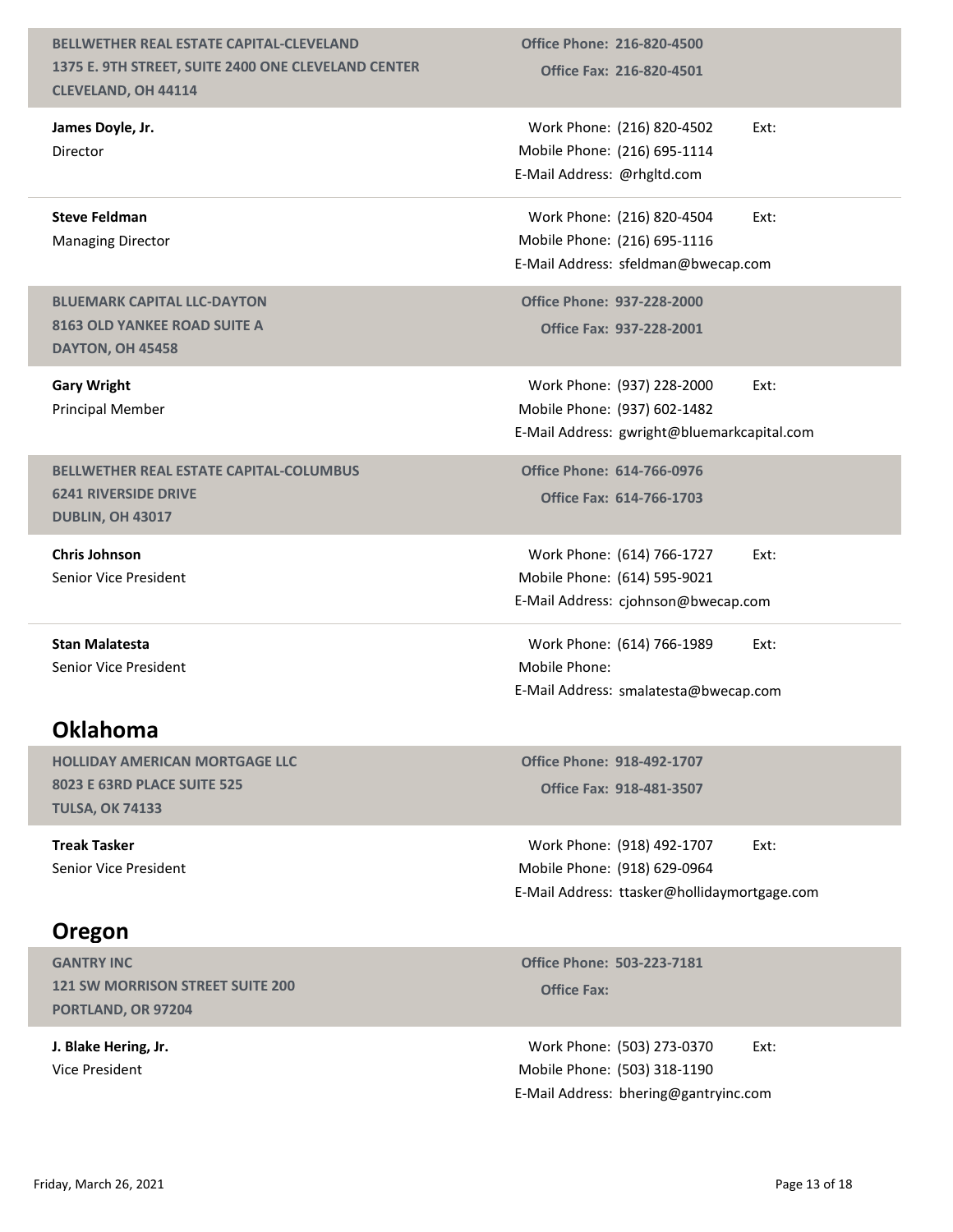| Pennsylvania<br>BERKADIA COMMERCIAL MORTGAGE-PHILADELPHIA<br><b>118 WELSH ROAD</b><br>HORSHAM, PA 19044        | <b>Office Phone: 2015-328-4622</b><br><b>Office Fax: 215-328-3370</b>                                  |               |
|----------------------------------------------------------------------------------------------------------------|--------------------------------------------------------------------------------------------------------|---------------|
| Robert D. Falese, III<br>Senior Vice President                                                                 | Work Phone: (215) 328-1321<br>Mobile Phone:<br>E-Mail Address: robert.falese@berkadia.com              | Ext:          |
| <b>JONES LANG LASALLE</b><br>1700 MARKET STREET SUITE 3232<br>PHILADELPHIA, PA 19103                           | <b>Office Phone: 484-532-4200</b><br><b>Office Fax: 484-532-4215</b>                                   |               |
| <b>Ryan Ade</b><br><b>Managing Director</b>                                                                    | Work Phone: (484) 532-4209<br>Mobile Phone:<br>E-Mail Address: rade@hfflp.com                          | Ext:          |
| <b>JONES LANG LASALLE</b><br>301 GRANT STREET SUITE 1100<br>PITTSBURGH, PA 15219                               | <b>Office Phone: 412.281.8714</b><br><b>Office Fax: 412.281.2792</b>                                   |               |
| <b>Gerard T. Sansosti</b><br><b>Executive Managing Director</b>                                                | Work Phone: (412) 281-8714<br>Mobile Phone: (412) 559-8752<br>E-Mail Address: gsansosti@hfflp.com      | Ext: 2028     |
| <b>Mark Popovich</b><br><b>Managing Director</b>                                                               | Work Phone: (412) 281-8714<br>Mobile Phone: (412) 417-2263<br>E-Mail Address: mpopovich@hfflp.com      | Ext: 2026     |
| BELLWETHER REAL ESTATE CAPITAL-PHILADELPHIA<br><b>150 STRAFFORD AVENUE SUITE 301</b><br><b>WAYNE, PA 19087</b> | <b>Office Phone:</b><br><b>Office Fax:</b>                                                             |               |
| Thompson A. Maher<br><b>Executive Vice President</b>                                                           | Work Phone: (610) 947-0001<br>Mobile Phone: (610) 306-2255<br>E-Mail Address: tmaher@bwecap.com        | Ext:          |
| <b>South Carolina</b>                                                                                          |                                                                                                        |               |
| <b>GRANDBRIDGE REAL ESTATE CAPITAL LLC</b><br>201 EAST MCBEE AVENUE SUITE 200<br><b>GREENVILLE, SC 29601</b>   | <b>Office Phone: 864-288-5396</b><br>Office Fax: 864-288-5397                                          |               |
| <b>Bill Mattice</b><br>Vice President                                                                          | Work Phone: (864) 288-5396<br>Mobile Phone: (864) 275-0632<br>E-Mail Address: bmattice@grandbridge.com | Ext:          |
| <b>Phillip Cox</b><br>Vice President                                                                           | Work Phone: (864) 288-5396<br>Mobile Phone: (864) 414-4200<br>E-Mail Address: pcox@grandbridge.com     | Ext:          |
| Friday, March 26, 2021                                                                                         |                                                                                                        | Page 14 of 18 |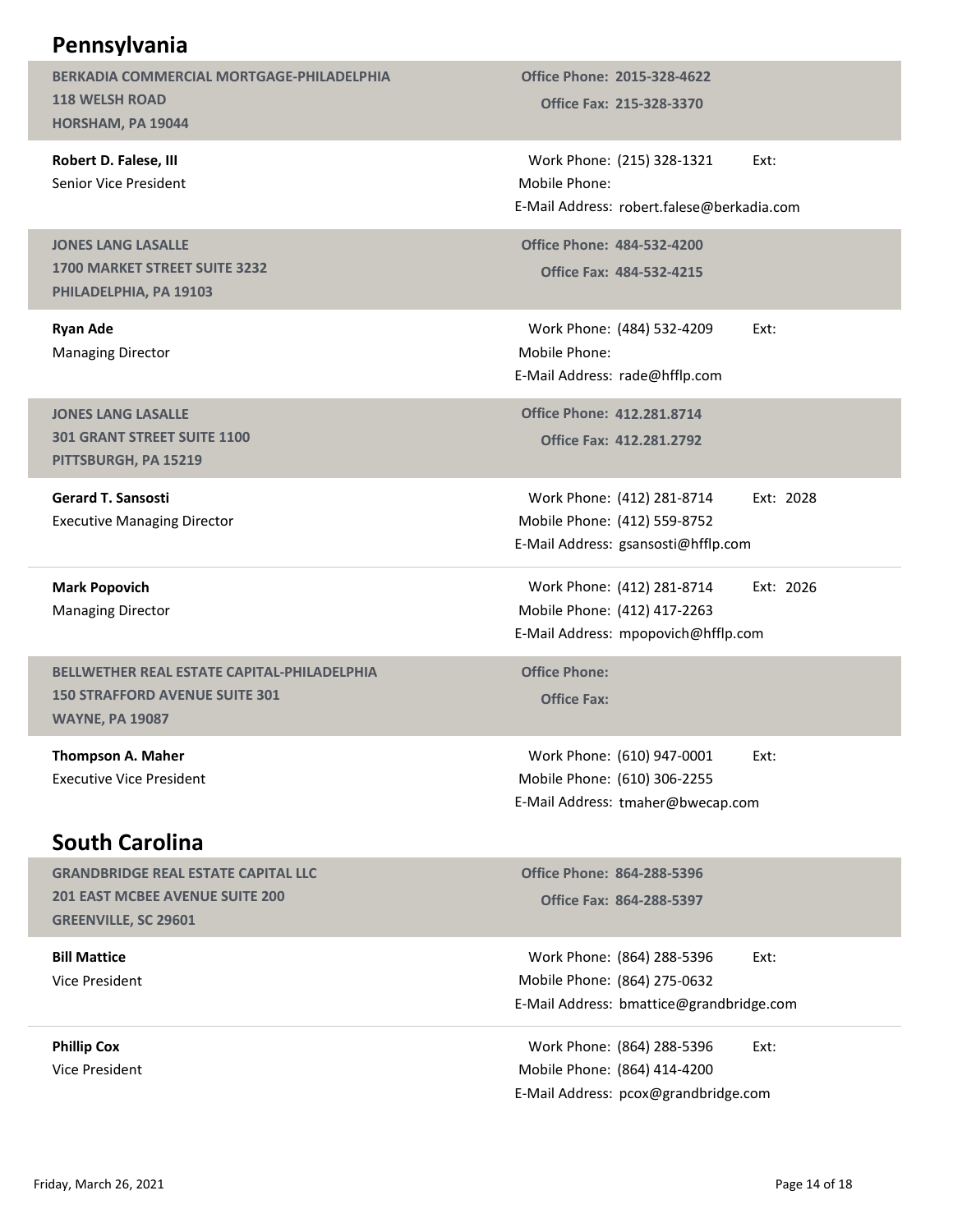GRANDBRIDGE REAL ESTATE CAPITAL LLC 235 MAGRATH DARBY BLVD SUITE 340 MOUNT PLEASANT, SC 29464

Robert C. Balderson Senior Vice President

#### Tennessee

FIRST SOUTHERN MTG CORP OF TN 205 POWELL PLACE BRENTWOOD, TN 37027

Stephen Brink VP / Secretary

FIRST SOUTHERN MTG CORP OF TN 412 N CEDAR BLUFF ROAD SUITE 200 KNOXVILLE, TN 37923

Jim Collins President

CBRE-NASHVILLE 150 FOURTH AVENUE NORTH SUITE 2110 NASHVILLE, TN 37219

K.O. Kennedy Senior Vice President

#### Texas

JONES LANG LASALLE 500 WEST 5TH STREET SUITE 1200 AUSTIN, TX 78701

Doug Opalka Sr. Managing Director

JONES LANG LASALLE ONE VICTORY PARK 2323 VICTORY AVENUE, SUITE 1200 DALLAS, TX 75219 SOO WEST STH STREET SUITE 1200<br>
AUSTIN, TX 78701<br>
Doug Opalka<br>
Sr. Managing Director<br>
Sr. Managing Director<br>
IMDINE LANG LASALLE<br>
SREVICTORY PARK 2323 VICTORY AVENUE, SUITE 1200<br>
OMEN UCTORY PARK 2323 VICTORY AVENUE, SUITE

Jody Thornton Executive Managing Director

Office Fax: 843-886-6456 Office Phone: 843-886-4391

Work Phone: (843) 886-4391 Ext: (843) 224-1175 Mobile Phone: Office Phone: 843-886-4391<br>
Office Fax: 843-886-6456<br>
Work Phone: (843) 886-4391 Ext:<br>
Iobile Phone: (843) 224-1175<br>
Mail Address: bbalderson@grandbridge.com E-Mail Address: bbalderson@grandbridge.com ice Phone: 843-886-4391<br>Office Fax: 843-886-6456<br>Ork Phone: (843) 886-4391 Ext:<br>bile Phone: (843) 224-1175<br>ail Address: bbalderson@grandbridge.com<br>ice Phone: 615-726-2300<br>Office Fax: 615-369-0721<br>ork Phone: (615) 726-2300 1993<br>
1997 The Phone: 843-886-4391<br>
1997 The Ext: (643) 886-4391<br>
1998 Work Phone: (843) 224-1175<br>
1998 Mail Address: bbalderson@grandbridge.com<br>
1998 Office Phone: 615-726-2300<br>
1999 Office Fax: 615-369-0721<br>
1998 Work P (843) 886-4391 Ext:<br>
(843) 224-1175<br>
bbalderson@grandbridge.com<br>
615-726-2300<br>
615-369-0721<br>
(615) 726-2300 Ext:<br>
sbrink@1st-southern.com<br>
865-588-8554<br>
(865) 584-2300 Ext: 17<br>
(865) 584-2300 Ext: 17<br>
(865) 207-1643<br>
jcoll Work Phone: (843) 886-4391<br>
Iobile Phone: (843) 224-1175<br>
Mail Address: bbalderson@grandbridge.com<br>
office Phone: 615-726-2300<br>
Office Fax: 615-369-0721<br>
Work Phone: (615) 726-2300<br>
Ext:<br>
Mail Address: sbrink@1st-southern.

Office Phone: 615-726-2300

Mobile Phone: E-Mail Address: sbrink@1st-southern.com

Office Fax: 865-588-8554 Office Phone: 865-584-2300

(865) 207-1643 Mobile Phone: E-Mail Address: jcollins@1st-southern.com Work Phone: (615) 726-2300<br>Work Phone:<br>Mail Address: sbrink@1st-southern.com<br>office Phone: 865-584-2300<br>Office Fax: 865-588-8554<br>Work Phone: (865) 584-2300 Ext: 17<br>Mobile Phone: (865) 207-1643<br>Mail Address: jcollins@1st-so Office Phone: 865-584-2300<br>
Office Fax: 865-588-8554<br>
Work Phone: (865) 584-2300 Ext: 17<br>
Mobile Phone: (865) 207-1643<br>
-Mail Address: jcollins@1st-southern.com<br>
Office Phone: 615-248-3500<br>
Office Phone: (615) 248-5935 Ext Work Phone: (865) 584-2300 Ext: 17<br>
Iobile Phone: (865) 207-1643<br>
Mail Address: jcollins@1st-southern.com<br>
Iffice Phone: 615-248-3500<br>
Office Fax: 615-255-4610<br>
Work Phone: (615) 248-5935 Ext:<br>
Noile Phone: (615) 478-0431<br>

Office Fax: 615-255-4610 Office Phone: 615-248-3500

Work Phone: (615) 248-5935 Ext: Mobile Phone: (615) 478-0431 E-Mail Address: ko.kennedy@cbre.com

Office Fax: 512-532-1901

Mobile Phone: Mobile Prione: (803) 207-1043<br>
E-Mail Address: jcollins@1st-southern.com<br>
Office Phone: 615-248-3500<br>
Office Fax: 615-255-4610<br>
Work Phone: (615) 248-5935 Ext:<br>
Mobile Phone: (615) 478-0431<br>
E-Mail Address: ko.kennedy@cbre Work Phone: (615) 248-5935<br>
Iobile Phone: (615) 478-0431<br>
Mail Address: ko.kennedy@cbre.com<br>
office Phone: 512-532-1900<br>
Office Fax: 512-532-1901<br>
Work Phone: (512) 532-1922 Ext:<br>
Iobile Phone: (512) 532-1922 Ext:<br>
Mail Ad

Office Fax: 214-265-1686 Office Phone: 214-265-0880

Work Phone: (469) 232-1911 Ext: (214) 906-8149 Mobile Phone: E-Mail Address: jthornton@hfflp.com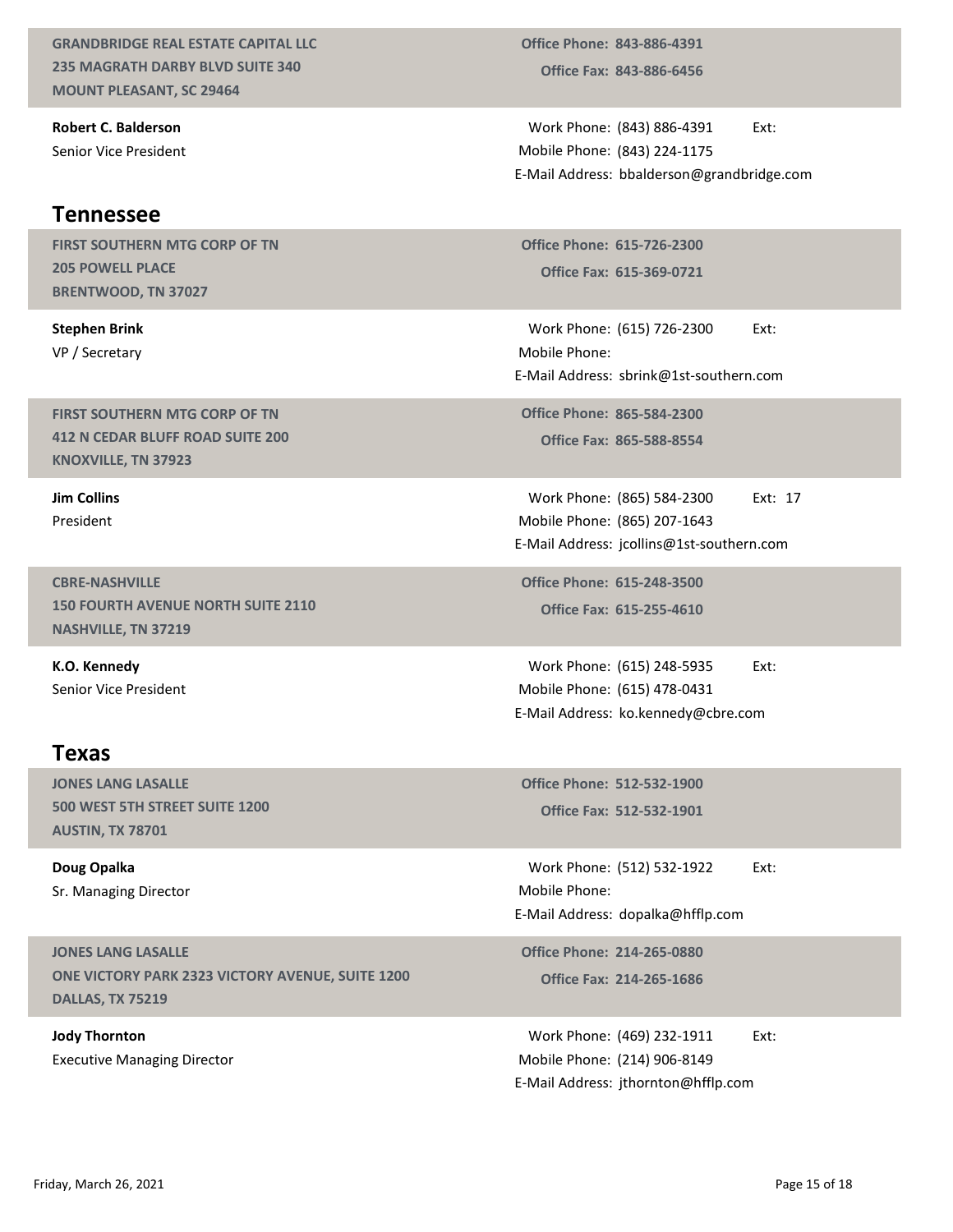Mark Gibson Executive Managing Director

NORTHMARQ CAPITAL INC-DALLAS 8300 DOUGLAS AVENUE SUITE 650 DALLAS, TX 75225

William Ross EVP/Regional Manager

NORTHMARQ CAPITAL INC-SAN ANTONIO 8000 FAIR OAKS PARKWAY SUITE 102 FAIR OAKS, TX 78105

Bryan Leonard Senior Vice President/Managing Directo

JONES LANG LASALLE 1400 POST OAK BLVD SUITE 1100 HOUSTON, TX 77056

Scott Galloway Executive Managing Director

Wally Reid Senior Managing Director

NORTHMARQ CAPITAL INC-HOUSTON ONE RIVERWAY SUITE 2400 HOUSTON, TX 77056

John Burke Senior Vice President-Managing Directo

#### Utah

Q10 CAPITAL BONNEVILLE MORTGAGE CO 111 SOUTH MAIN STREET SUITE 1600 SALT LAKE CITY, UT 84111

David Barber Principal

Work Phone: (469) 232-1910 Ext: (214) 675-7596 Mobile Phone: Work Phone: (469) 232-1910 Ext:<br>
Iobile Phone: (214) 675-7596<br>
Mail Address: mgibson@hfflp.com<br>
office Phone: 972-788-3427<br>
Office Fax: 972-392-3367 E-Mail Address: mgibson@hfflp.com Work Phone: (469) 232-1910<br>
Mobile Phone: (214) 675-7596<br>
-Mail Address: mgibson@hfflp.com<br>
Office Phone: 972-788-3427<br>
Office Fax: 972-392-3367<br>
Work Phone: (972) 455-4917 Ext:<br>
Mobile Phone:

Office Fax: 972-392-3367

Work Phone: (469) 232-1910<br>
Iobile Phone: (214) 675-7596<br>
Mail Address: mgibson@hfflp.com<br>
Phone: 972-788-3427<br>
Office Fax: 972-392-3367<br>
Work Phone: (972) 455-4917 Ext:<br>
Iobile Phone:<br>
Mail Address: wross@northmarq.com<br>
M Mobile Phone: Work Phone: (469) 232-1910<br>
E-Mail Address: mgibson@hfflp.com<br>
Office Phone: 972-788-3427<br>
Office Fax: 972-392-3367<br>
Work Phone: (972) 455-4917<br>
E-Mail Address: wross@northmarq.com<br>
Office Phone: 210-734-1844<br>
Office Fax:

Office Fax: 210-734-1843 Office Phone: 210-734-1844

Work Phone: (210) 734-1844 Ext: (210) 383-1917 Mobile Phone: Work Phone: (469) 232-1910 Ext:<br>
tobile Phone: (214) 675-7596<br>
Mail Address: mgibson@hfflp.com<br>
Mifice Phone: 972-788-3427<br>
Office Fax: 972-392-3367<br>
Work Phone: (972) 455-4917 Ext:<br>
Iobile Phone: (972) 455-4917 Ext:<br>
Mail E-Mail Address: bleonard@northmarq.com Work Phone: (972) 455-4917<br>Work Phone: (972) 455-4917<br>Mail Address: wross@northmarq.com<br>Pffice Phone: 210-734-1844<br>Office Fax: 210-734-1844<br>Work Phone: (210) 734-1844<br>Work Phone: (210) 383-1917<br>Mail Address: bleonard@north Mail Address: wross@northmarq.com<br>
Pffice Phone: 210-734-1844<br>
Office Fax: 210-734-1844<br>
Work Phone: (210) 734-1844<br>
Ext:<br>
Iobile Phone: (210) 383-1917<br>
Mail Address: bleonard@northmarq.com<br>
Pffice Phone: 713-888-4040<br>
Off

Office Fax: 713-888-4040 Office Phone: 713-888-4000

Work Phone: (713) 852-3560 Ext: (713) 851-9697 Mobile Phone: E-Mail Address: Sgalloway@hfflp.com

Work Phone: (713) 852-3497 Ext: (713) 516-7234 Mobile Phone: E-Mail Address: wreid@hfflp.com

Office Phone: 713-622-6300<br>Office Fax:

Mail Address: bleonard@northmarq.com<br>
Office Phone: 713-888-4000<br>
Office Fax: 713-888-4040<br>
Work Phone: (713) 852-3560 Ext:<br>
Iobile Phone: (713) 851-9697<br>
Mail Address: Sgalloway@hfflp.com<br>
Work Phone: (713) 516-7234<br>
Mail Mobile Phone: E-Mail Address: JBurke@NorthMarq.com Work Phone: (713) 852-3497<br>
Iobile Phone: (713) 516-7234<br>
Mail Address: wreid@hfflp.com<br>
Iffice Phone: 713-622-6300<br>
Office Fax:<br>
Work Phone: (713) 333-8824 Ext:<br>
Nork Phone: (713) 333-8824 Ext:<br>
Iobile Phone:<br>
IMail Addre Friday, March 26, 2021<br>
Friday, March 26, 2021<br>
Friday, March 26, 2021<br>
Page 16 of 18<br>
Friday, March 26, 2021<br>
Page 16 of 18<br>
Page 16 of 18<br>
Page 16 of 18<br>
Page 16 of 18<br>
Page 16 of 18<br>
Page 16 of 18<br>
Page 16 of 18<br>
Page 1

Office Fax: 801-323-1001 Office Phone: 801-323-1000

Work Phone: (801) 323-1060 Ext: (801) 831-1060 Mobile Phone: E-Mail Address: dbarber@brecslc.com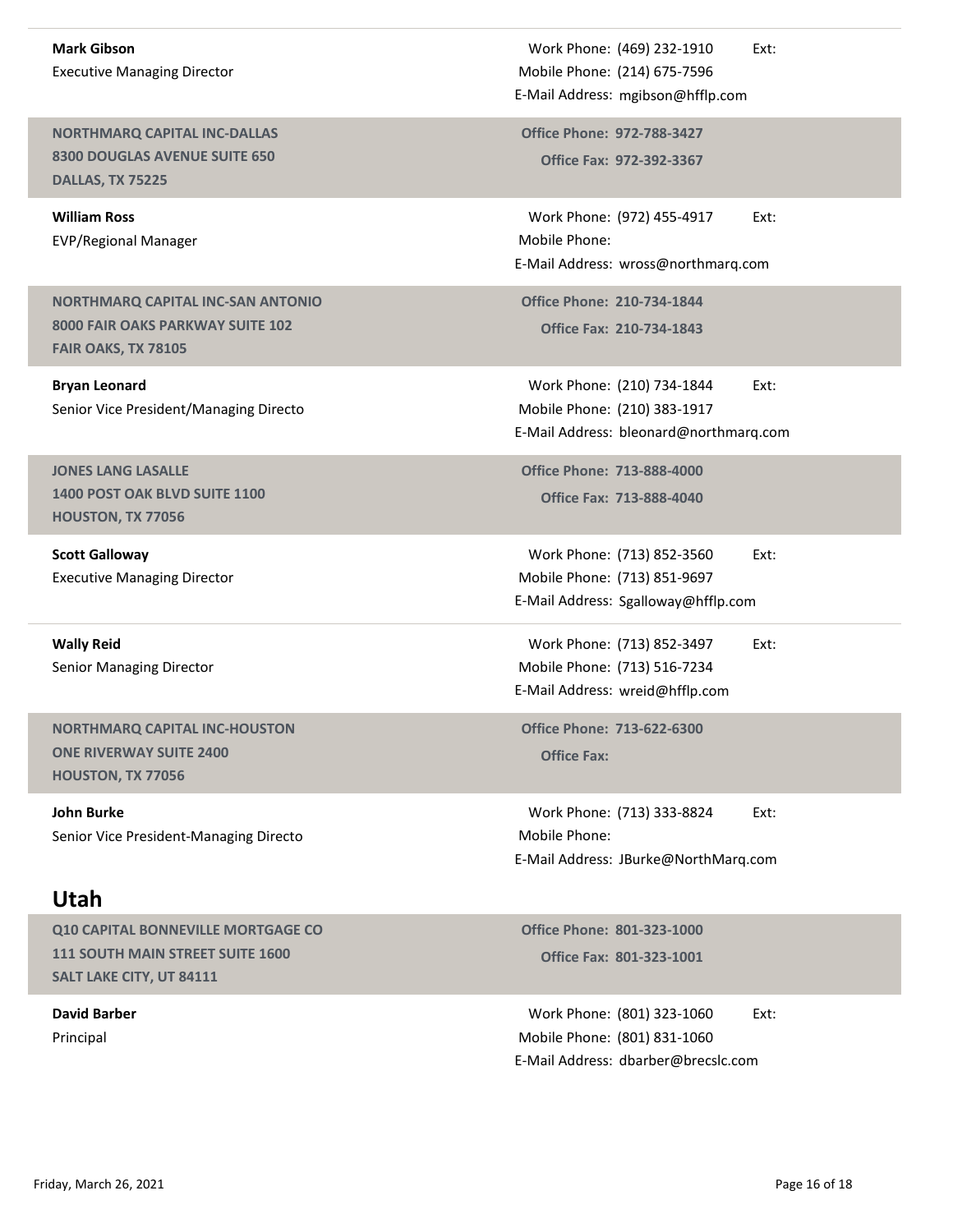| Henry J. Schwendiman<br>Principal                                                                 | Work Phone: (801) 323-1030<br>Ext:<br>Mobile Phone: (801) 243-3939                                             |
|---------------------------------------------------------------------------------------------------|----------------------------------------------------------------------------------------------------------------|
| <b>Jeffrey T. Simmons</b>                                                                         | E-Mail Address: hs@brecslc.com<br>Work Phone: (801) 323-1020<br>Ext:                                           |
| Principal                                                                                         | Mobile Phone:<br>E-Mail Address: jsimmons@brecslc.com                                                          |
| <b>Virginia</b>                                                                                   |                                                                                                                |
| <b>JOHN B LEVY &amp; CO</b><br>4510 COX ROAD SUITE 105<br>GLEN ALLEN, VA 23060                    | <b>Office Phone: 804-644-2000</b><br><b>Office Fax:</b>                                                        |
| John Levy<br>President                                                                            | Work Phone: (804) 644-2000<br>Ext: 237<br>Mobile Phone: (804) 301-6529<br>E-Mail Address: jlevy@jblevyco.com   |
| BELLWETHER REAL ESTATE CAPITAL-NORFOLK<br>101 WEST MAIN STREET SUITE 1800<br>NORFOLK, VA 23510    | <b>Office Phone: 404-389-1871</b><br><b>Office Fax:</b>                                                        |
| <b>Kelly Martone</b><br>Senior Vice President                                                     | Work Phone: (757) 347-2932<br>Ext:<br>Mobile Phone: (770) 861-7262<br>E-Mail Address: kmartone@bwecap.com      |
| <b>GRANDBRIDGE REAL ESTATE CAPITAL LLC</b><br>999 WATERSIDE DRIVE SUITE 2210<br>NORFOLK, VA 23510 | <b>Office Phone:</b><br>Office Fax: 757.623.9752                                                               |
| <b>Victor Pickett</b><br>Regional Director/Senior Vice President                                  | Work Phone: (757) 355-5049<br>Ext:<br>Mobile Phone: (757) 434-7957<br>E-Mail Address: vpickett@grandbridge.com |
| BERKADIA COMMERCIAL MORTGAGE-RICHMOND<br>707 EAST MAIN STREET SUITE 1300<br>RICHMOND, VA 23219    | <b>Office Phone: 804-780-9207</b><br>Office Fax: 804-644-8126                                                  |
| <b>Geoff McVeigh</b><br>Senior Vice President/Producer                                            | Work Phone: (804) 780-9208<br>Ext:<br>Mobile Phone: (804) 513-4448                                             |
|                                                                                                   | E-Mail Address: geoff.mcveigh@berkadia.com                                                                     |
| <b>John Reed</b><br>Sr. Vice President/Branch Manager                                             | Work Phone: (804) 780-9210<br>Ext:<br>Mobile Phone: (804) 512-7333<br>E-Mail Address: john.reed@berkadia.com   |
|                                                                                                   |                                                                                                                |
| Friday, March 26, 2021                                                                            | Page 17 of 18                                                                                                  |